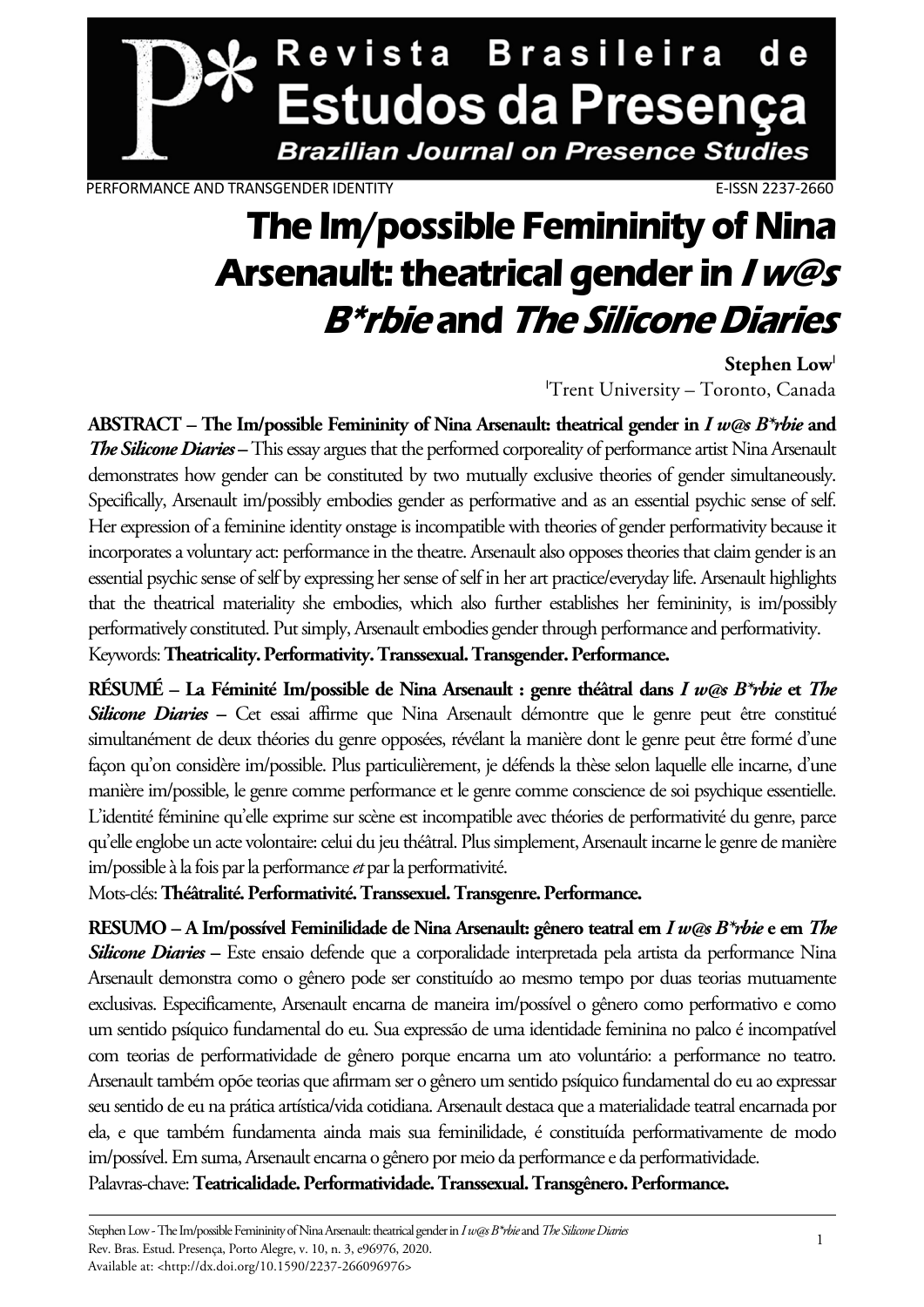#### E-ISSN 2237-2660

Nina Arsenault's surgically altered transsexual body is eerily similar to Mattel's Barbie doll. She is plastic, just like Barbie. Her large round breasts and curvy hourglass silhouette are made of silicone implants and injections sculpted into her thighs and hips. Her cosmetically constructed thirty-sixinch bust, twenty-six-inch waist, and forty-inch hips shaped by pliable plastic molded to her flesh are as dramatic as Barbie's thirty-nine, eighteen, thirty-three measurements are in pliable plastic molded to wire<sup>1</sup>. In her solo performance works *I w@s B\*rbie* (2010) and *The Silicone Diaries* (2009), Arsenault unabashedly declares that her style of femininity has been influenced by Mattel's famous doll (Arsenault, 2012c; Arsenault, 2010). *I w@s B\*rbie,* written and performed by Arsenault, tells the story of her experience of being hired to play Barbie at a fashion show hosted by Mattel celebrating the 50<sup>th</sup> birthday of the famous doll at L'Oreal Toronto Fashion Week. *The Silicone Diaries,* also written and performed by Arsenault, is a series of monologues that tell the story of her discovery of who and what she wanted to be and become, the cosmetic and plastic surgeries she underwent to construct the Barbie-like figure she aspired to embody, and the sex-work she did to earn the money to undergo the surgeries needed to make this fantasy a reality. At the beginning of *The Silicone Diaries*, Arsenault describes a mannequin at a local department store that inspired her unique femininity as "A life-sized doll" that is "more beautiful than Barbie" (Arsenault, 2012c, p. 206). Later in the play, she incorporates this plastic aesthetic inspired by this mannequin in her own embodied gender identity when she asks her cosmetic surgery consultant for "a nose like a Barbie doll" (Arsenault, 2012c, p. 217). Through the stories told in these two plays, many of which were first published in her bi-weekly column for Toronto's *Fab Magazine*, Arsenault explores what it means to be a woman who embodies standards of beauty deemed impossible.

Ironically, Arsenault is lauded for embodying and problematizing the very impossible standards of femininity that Barbie has been criticized for promoting: She has been awarded the Pride Toronto "Unstoppable Award" for "continuing to challenge and illuminate her community's constructed notions of sex and beauty", as well as the Bruce Bryden "Redefine the Possible Award" from the York University Alumnae Association. Arsenault has garnered this attention to her embodiment of impossible feminine beauty in her artistic practice across mediums: in her public lectures, her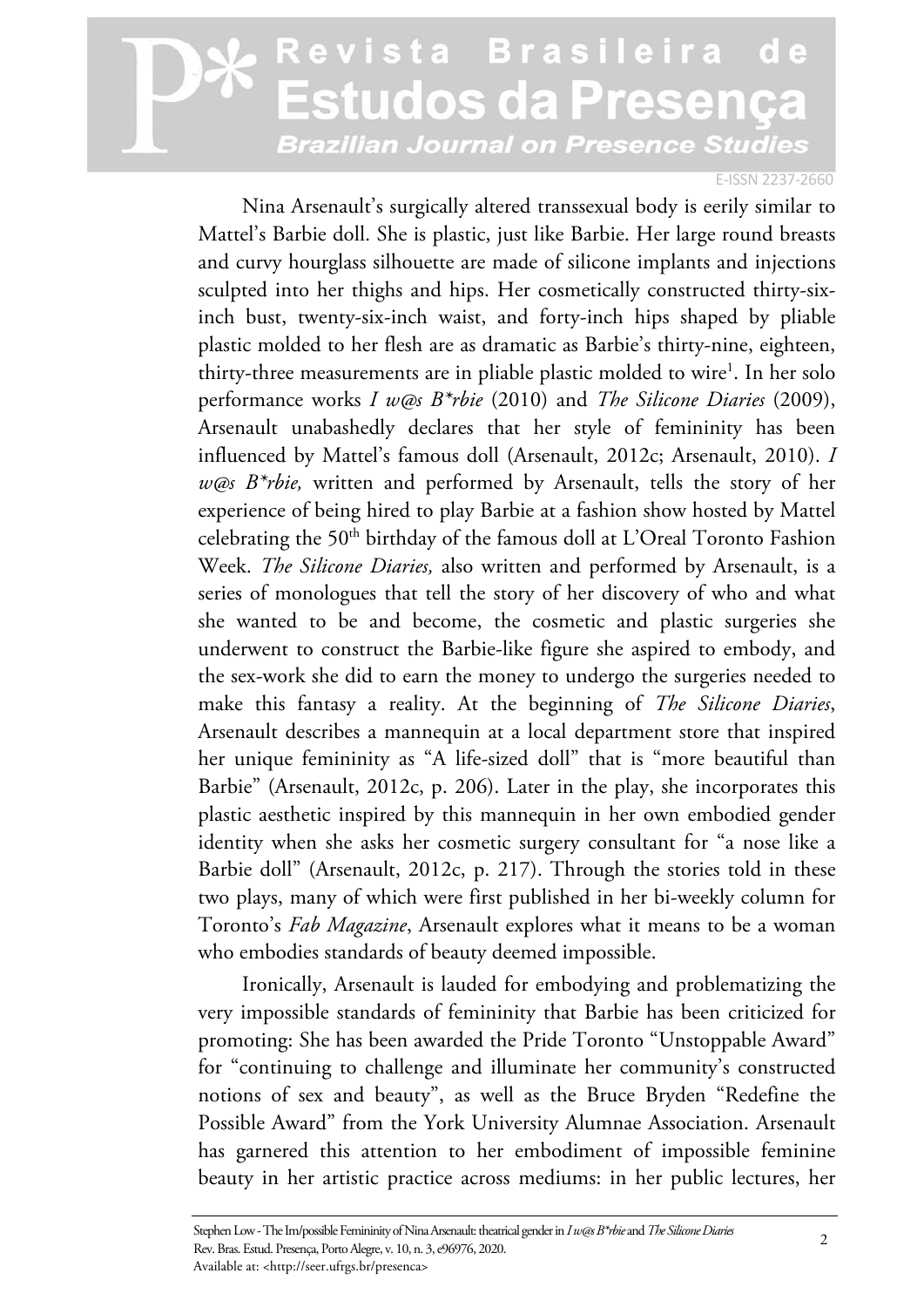#### E-ISSN 2237-2660

LGBTQ publications (such as the once popular but now defunct *Fab Magazine*), the provocative images she produces in collaboration with photographers, performances in nightclubs, appearances on television, and onstage in her sold out performances of *I w@s B\*rbie* and *The Silicone Diaries* at various LGBT and LGBT-allied theater companies across the world. Though Arsenault was not awarded these awards specifically because she embodied the impossible standards of feminine beauty established by Barbie, it is her Barbie-like figure and femininity that has been an important part of how she "[...] continu[es] to challenge and illuminate her community's constructed notions of sex and beauty" and how Arsenault "has demonstrated leadership and successes that are innovative, unconventional and daring". Arsenault has not only constructed a feminine body inspired in part by a doll that is endlessly criticized for promoting impossible standards of white femininity, but she has done the impossible by being *celebrated* by queer, feminist, and progressive institutions for embodying a style of femininity that has been continually denounced by queer, feminist, and progressive institutions<sup>2</sup>.

Arsenault has constructed and embodied her unique style of femininity in the context of a fundamental debate among queer and feminist scholars on gender and transsexuality. This debate centers on two mutually exclusive theories of gender that have dominated how gender is conceived in Europe and North America. One side of this debate, articulated by trans studies scholars and institutions, posits that gender is an essential element of a person's psychic sense of self, or what I succinctly refer to as a "psychic truth" that determines how an individual expresses their gender in a way that feels true to themselves. In the introduction to the *Trans Studies Reader 2*, leading trans studies scholars Susan Stryker and Aren Aizura (2013, p. 9) describe gender as a "deep essential truth" and as the National Centre for Transgender Equality (2015) states, gender is a determined by "[...] your internal knowledge of your gender – for example, your knowledge that you're a man, a woman, or another gender". The other theory in this debate, developed by American philosopher Judith Butler, posits that gender is constituted performatively. In *Gender Trouble*, Butler (1990, p. 185) writes "That the gendered body is performative suggests that it has no ontological status apart from the various acts which constitute its reality". Specifically, Butler's theory demonstrates that gender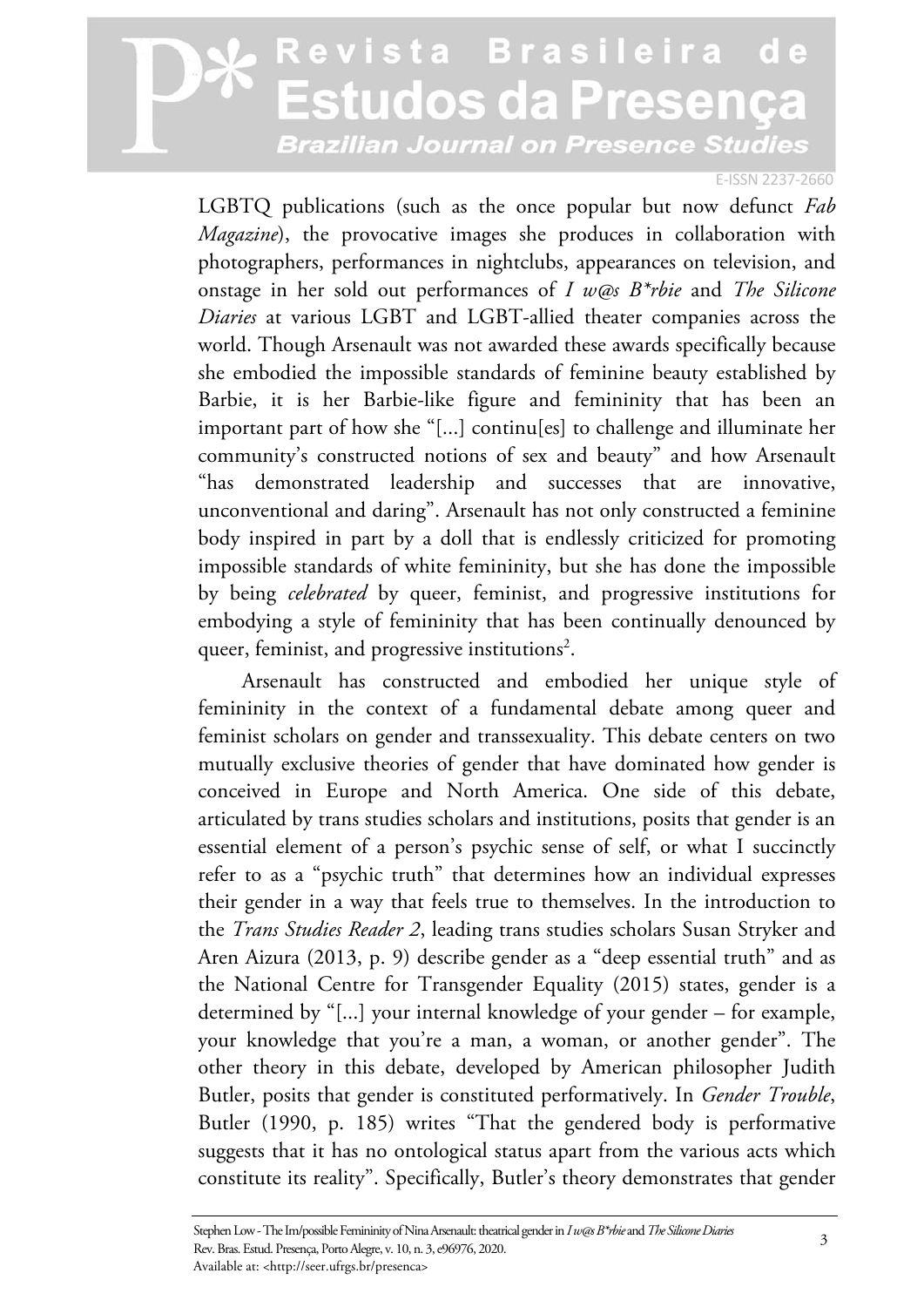#### E-ISSN 2237-2660

is constituted through a "stylized repetition of acts" which "constitute the *illusion* of an abiding gendered self" (Butler, 1990, p. 191, italics added). For Butler, "gender attributes […] are not expressive but performative" and consequently "these attributes effectively constitute the identity they are said to express or reveal" (Butler, 1990, p. 185). If, as Butler claims, an individual does not have a gender prior to the acts that constitute that gender, then an individual cannot understand their gender as an integral element of their psychic sense of self. Conversely, if gender is made apparent through behaviours motivated by essential elements of a person's psyche, as theories of gender as a psychic truth posit, then gender cannot be merely iterations that produce the "illusion of an abiding gendered self", as Butler claims.

Im/possibility is an analytic framework which synthesizes the failure of a single, coherent, extant theoretical explanation for the gender that Arsenault successfully embodies. Arsenault's gender identity is, of course, possible because she lives her day-to-day life as a unique hyper-feminine person in her Barbie-esque body. At the same time, her gender identity is impossible because she embodies her gender through the mutually exclusive theories of gender as psychic truth and gender as performative. Arsenault im/possibly embodies gender through performance *and* performativity

Through an analysis of the persona and performed corporeality of Nina Arsenault, specifically how she presents herself in *The Silicone Diaries*  and *I w@s Barbie*<sup>3</sup> , this essay argues that Arsenault demonstrates how gender can be constituted in ways that engage mutually exclusive theories of gender, and consequently, evidences how gender can be constituted in ways that are deemed im/possible. Arsenault im/possibly constitutes her gender in three over-lapping, yet incompatible, modes: Her everyday life, her artpractice-as-way-of-life/way-of-life-as-art-practice, and her performances onstage. Arsenault performatively constitutes her gender living day to day. But unlike most of us, Arsenault's "life and art are irrevocably entwined", and her artmaking *is* a quotidian activity (Arsenault 2012a). Arsenault considers her theatrical performances, in *I w@s B\*rbie* and *The Silicone Diaries* specifically*,* as a site where she constitutes, expresses, *and* validates her gender identity. Arsenault im/possibly embodies two mutually exclusive theories of gender: gender as performative and gender as an essential character of one's psyche. Her expression of a feminine identity onstage is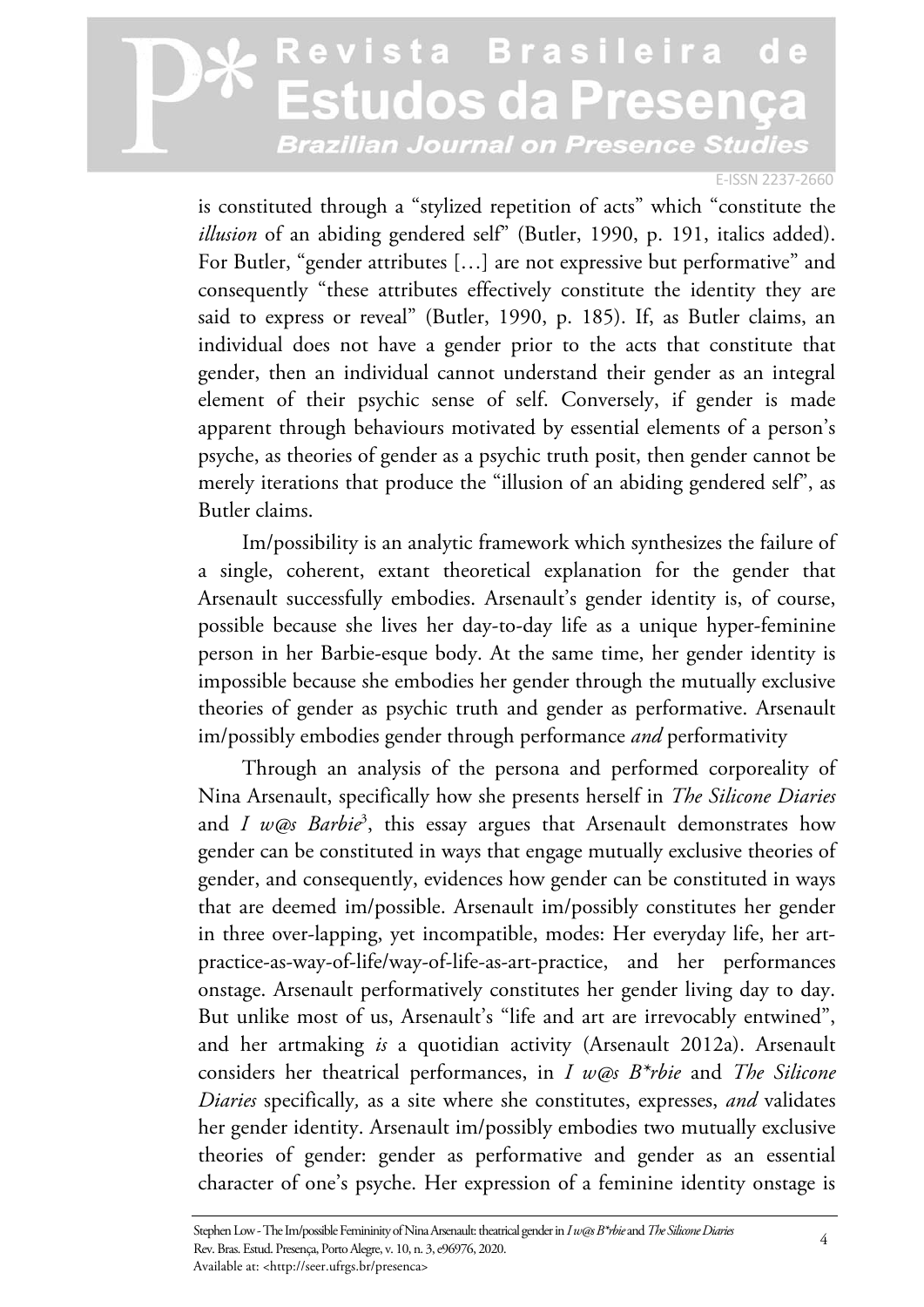#### E-ISSN 2237-2660

incompatible with Butler's theory of gender performativity because it incorporates a voluntary act: performance in the theatre. Countering Butler's theory, Arsenault's self-presentation, onstage and off, illustrates how both the *ordinary*, involuntary acts involved in living day-to-day and the *extraordinary,* masterful act of artmaking are complementary sites where gender identity can be constituted and expressed. Arsenault also opposes theories that claim gender is an essential psychic sense of self when she expresses her psychic sense of gender in her art practice/everyday life while simultaneously constituting that psychic truth. That is to say that, Arsenault's art practice paradoxically expresses a psychic truth that is only constituted through that act of expression. In both these plays, Arsenault also highlights the theatrical materiality of her hyper-feminine body, and how that theatrical materiality inhabits a theatrical temporality, which also further establishes her unique femininity as not performatively and not-not performatively constituted.

By constituting her gender in an im/possible way, Arsenault exhibits *theatrical* femininity. Arsenault expresses a *theatrical* gender identity because, following from the definition of theatricality I outline below, her gender identity does not correspond with existing theories of gender and her gender identity does not-not accommodate current theories of gender. Fundamentally, her femininity is theatrical because it is not performative nor actuated by her psyche and not-not performative nor actuated by her psyche. Furthermore, according to extant theories of gender, Arsenault's gender should not be possible, but by living as a unique hyper feminine woman day-to-day, it is not-not possible. By constituting her gender through two theoretical modes that offer opposing ways of regarding gender identity, Arsenault's femininity offers possible and impossible alternatives to the violence of oppressive gender norms. She illustrates ways in which theatrical gender, onstage and off, can be an empowering, autonomous, and an im/possible mode of self-expression.

### **Theatricality**

The aesthetic structure of theatricality exemplified by Arsenault's unique gender expression, which is not merely a superficial application of theater-oriented activities such as performing a script onstage, builds upon and specifies what performance studies scholar Richard Schechner describes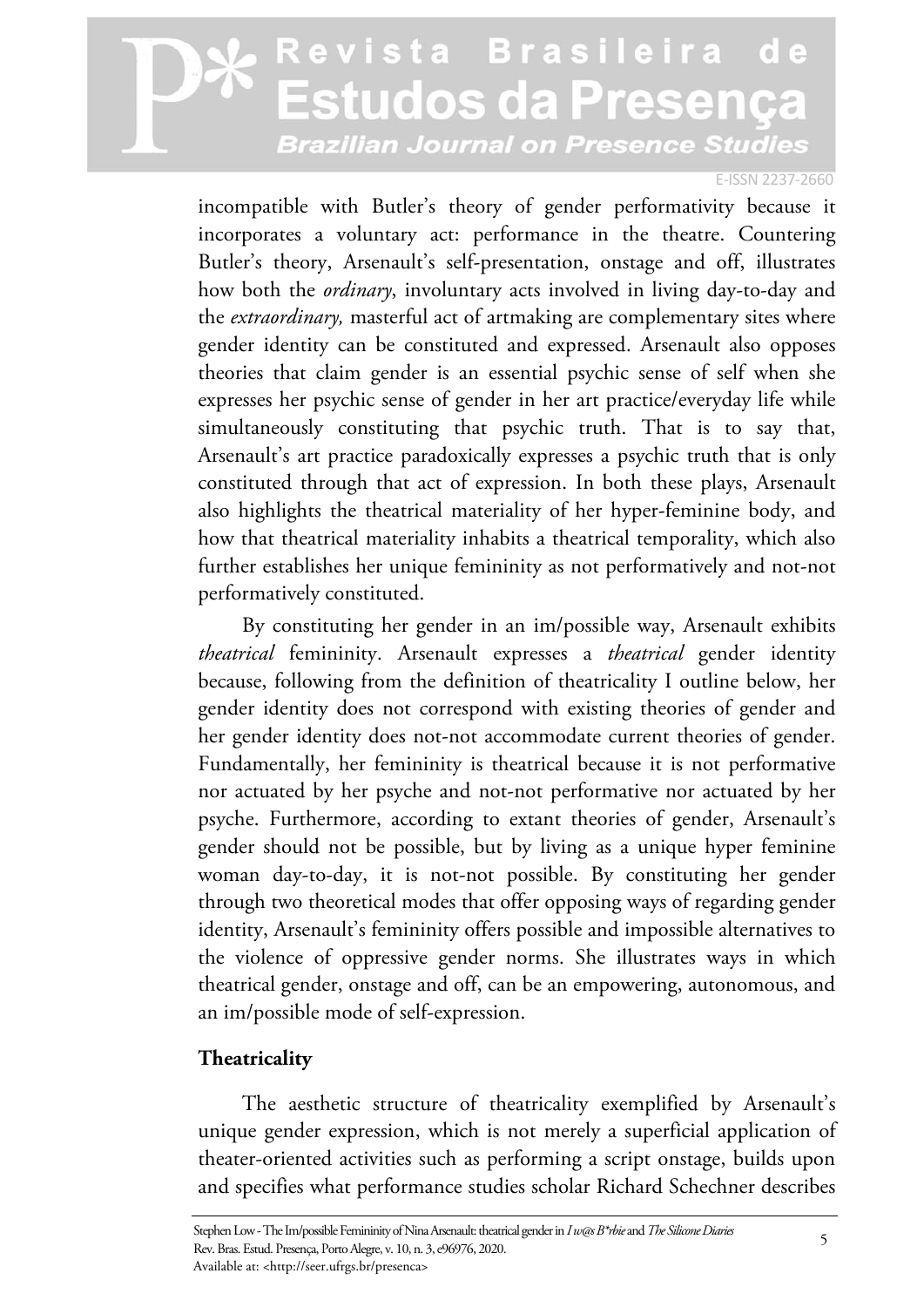E-ISSN 2237-2660

as an aesthetic of double negation, or the "not-not" character of performance (Schechner, 2010, p. 110). Schechner writes,

> During workshops-rehearsals performers play with words, things, and actions, some of which are 'me' and some 'not me'. By the end of the process the 'dance goes into the body'. So Olivier is not Hamlet, but he is also not not Hamlet. The reverse is also true: in this production of the play Hamlet is not Olivier, but he is also not not Olivier. Within this field of frame of double negativity choice and virtuality remain active (Schechner, 2010, p. 110).

Schechner's structure of the "not-not", or double negation, does not apply to all performance, but distinguishes between performances that exhibit the concept of theatricality from instances of performance that do not. For instance, in some Christian rituals of communion, the person taking communion, if they have faith, believe that the bread *is* the body of Christ as well as acknowledge that the bread *is* bread. Thus, such a performance/ritual maintains a double affirmation, not a double negation. Even when a Catholic, who believes in transubstantiation, believes that the bread in the eucharist has become and thus *is* the body of Christ, and is no longer bread, they perform an act of single affirmation: the bread *is* the body of Christ and *is no longer*  bread. In contrast to these performances, theatricality does not merely exist as a kind of double negation, but is a kind of double negation that specifically maintains a quality of excess: the actor who plays Hamlet in *Hamlet* defies the standard definition of negation in that he *doubles* the negation, and is *both* not *and* not-not Hamlet. Through this excessive double negation, the structure I propose relies on the presence of the live actor in conventional theater practice, while simultaneously maintaining a negation: Hamlet, the character, is not present – Hamlet is always a fiction, and hence does not exist and can never be present – while the actor, the person who is playing the character of Hamlet in the live event of theater, necessarily exists and must be present. Theatricality is excessive in that it is negation, or in other words an absence, that is simultaneously a presence. The not-not character of theatricality contrasts the assumed reduction or absence that is essential to negation. Phenomena that exhibit the aesthetic of theatricality defy the logic of negation by being overthe-top, larger-than-life, and grandiose. In contrast to the logic of negation, which requires reduction to the point of annihilation, theatrical phenomenon captures its audience's attention by being excessive in comparison to the normative objects, acts, or utterances that it recodes.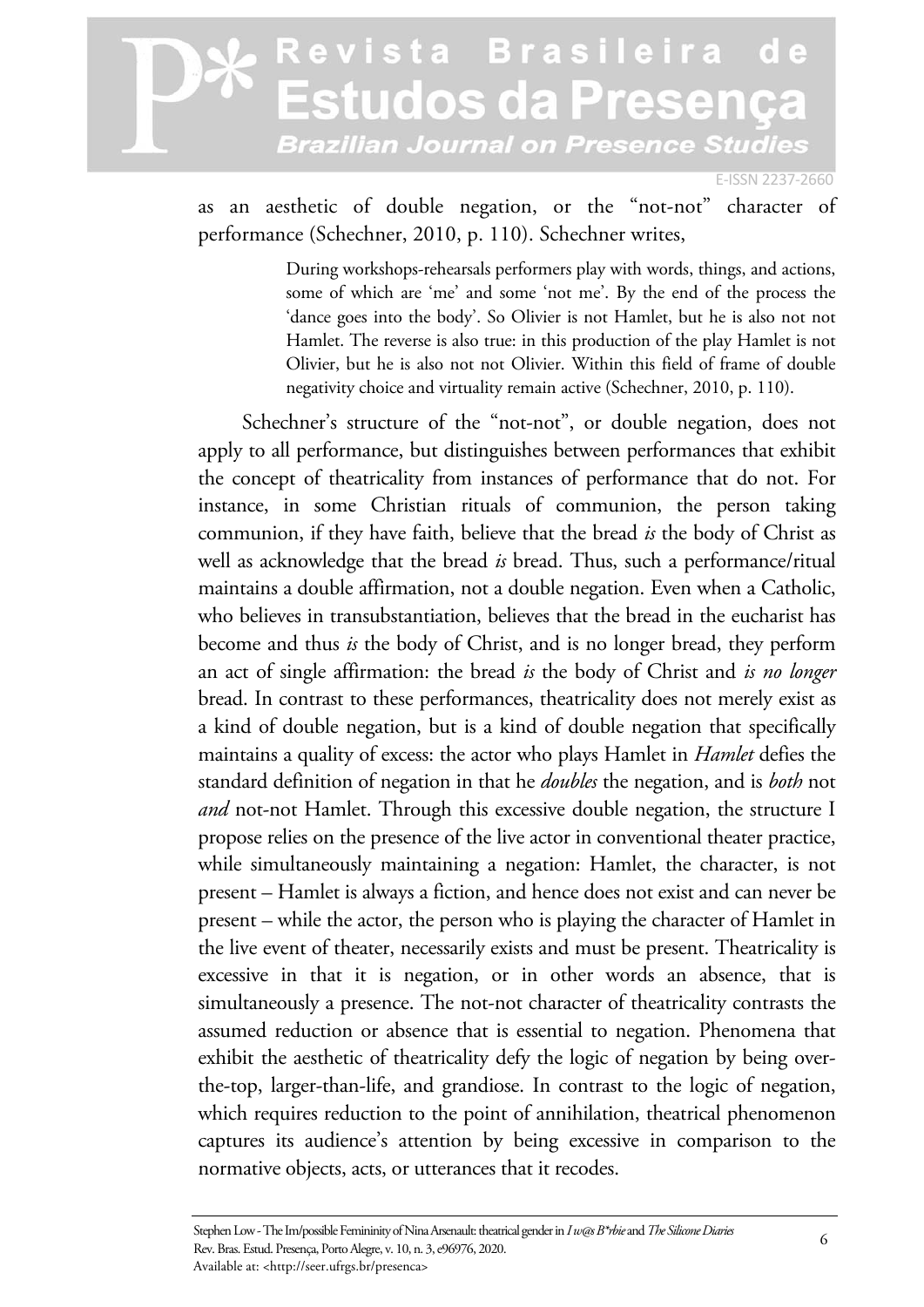#### E-ISSN 2237-2660

Evident in her appearances onstage, onscreen, and in everyday life, Arsenault actualizes a femininity that manifests this structure of theatricality. Arsenault embodies the signifiers of standard ideal femininity represented, for instance, by Barbie<sup>4</sup>, but despite being constituted by these stereotypically feminine traits, she also evades and exceeds socially acceptable femininity. According to the theory of gender performativity, Arsenault is feminine – she constitutes her gender through repeated quotidian activity, but she is not-not feminine – she appeals to the stage to constitute her gender identity, which is disqualified as a proper site of gender constitution by Butler. Conversely, according to theories of gender as an essential truth of her psyche, Arsenault is feminine – she understands herself as essentially a woman, but she is not-not feminine – she consciously and voluntarily constitutes her gender through her artistic practice. By confounding both these prevalent theories of gender, Arsenault disrupts the theories of gender that dominate Western thought today. Arsenault's gender is theatrical insofar as it is not properly constituted femininity and not-not properly constituted femininity<sup>5</sup>.

### **Theatrical Performativity**

Arsenault simultaneously exemplifies *and* confounds Butler's theory of gender performativity. Arsenault lives her day-to-day life as a woman, consequently constructing her gender performatively, and thus embodies Butler's conception of gender as "an identity tenuously constituted in time [...] through a *stylized repetition of acts*" (Butler, 1990, p. 191). Arsenault also challenges the limits of what constitutes the everyday that is identified as the proper site of gender performativity. She considers every aspect of her life, from her performance art and stage-work, to lectures and media appearances, to her diet and workout regime, to be part of her artistic practice. As stated in her "Manifesto", any consideration of Arsenault's gender must consider her quotidian lived experience to be a part of her artistic practice (Arsenault, 2012b). Thus, Arsenault rejects the boundary between the ordinary and extraordinary that Butler establishes when she writes that gender "[...] must be understood as the *mundane* way in which bodily gestures, movements, and styles of various kinds constitute the illusion of an abiding gendered self" (Butler, 1990, p. 179). Arsenault's art practice, as indivisible from her day to day life, becomes part of the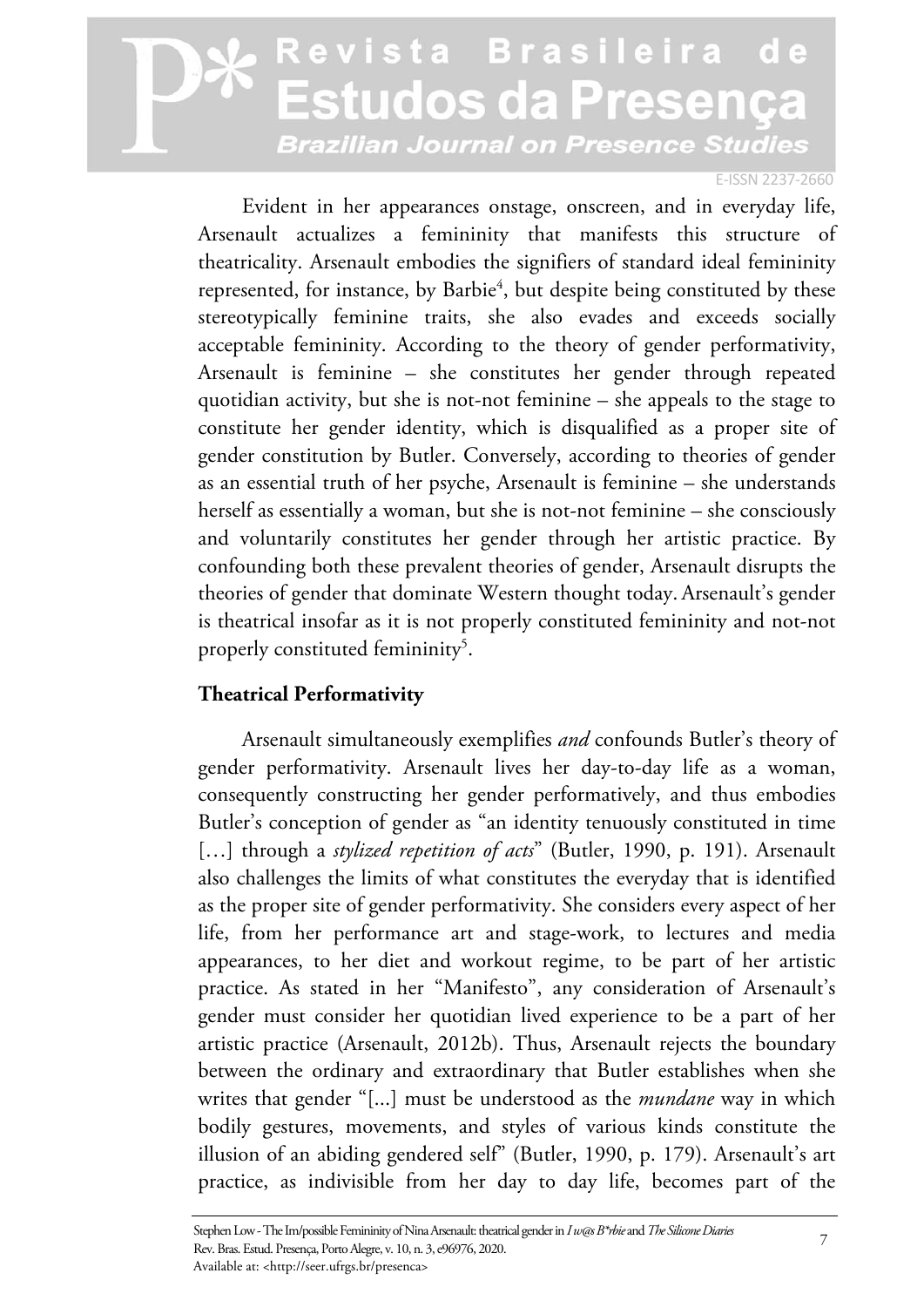#### E-ISSN 2237-2660

mundane activities that constitute her gender and/or Arsenault's everyday life, as indivisible from her art practice, becomes part of the extraordinary activities that constitute her gender. As a part of her life-as-art/art-as-life practice, Arsenault includes her performances in the context of the theatre as modes in which she constitutes and expresses her gender. Arsenault counters Butler who disqualifies performance as a site in which gender can be constituted or expressed: "[...] performance as bounded 'act' is distinguished from performativity insofar as the latter consists of the reiteration of norms which precede, constrain, and exceed the performer and in that sense cannot be taken as the fabrication of the performer's 'will' or 'choice'" (Butler, 1993a, p. 178). Arsenault confounds the distinction between quotidian life and artistic performances. She undoes the Butlerian boundary between art and life that distinguishes performativity ("mundane", quotidian activity) from performance (as a "bounded artistic act"). Arsenault's quotidian femininity is an extraordinary constitution of gender – there is no difference between her performative constitutions *and* voluntary constructions of gender, which is antithetical to Butler's claim that gender cannot be constituted through agential artistic practice.

Arsenault invites her audience, both in the theater and on the street, to see her as embodying normative femininity but also exceeding what is socially authorized to be normative. Embodying signifiers of femininity, Arsenault adheres to what is determined to be normatively feminine – long hair, eyes and lips highlighted with make-up, an hourglass silhouette. Despite marshaling these signs of normative femininity, her particular excessive embodiment of these characteristics cannot be read as normative. Arsenault's extreme femininity personifies and deviates from Butler's description of the discursive resignification of the word queer. Arsenault embodies feminine norms but, like the history of the term 'queer' outlined by Butler, she enacts a "kind of citation [that emerges] as theatrical to the extent that it *mimes and renders hyperbolic* the discursive convention" (Butler, 1993a, p. 177). By resignifying normative femininity, Arsenault enacts what Butler describes as a subject's "constrained agency" (Reddy; Butler, 2004, p. 117). Butler tells us that "Social terms decide our beings, but they do not decide them once and for all. They also establish the conditions by which a certain constrained agency, even a decision, is possible on our parts" (Reddy; Butler, 2004, p. 117). But unlike the term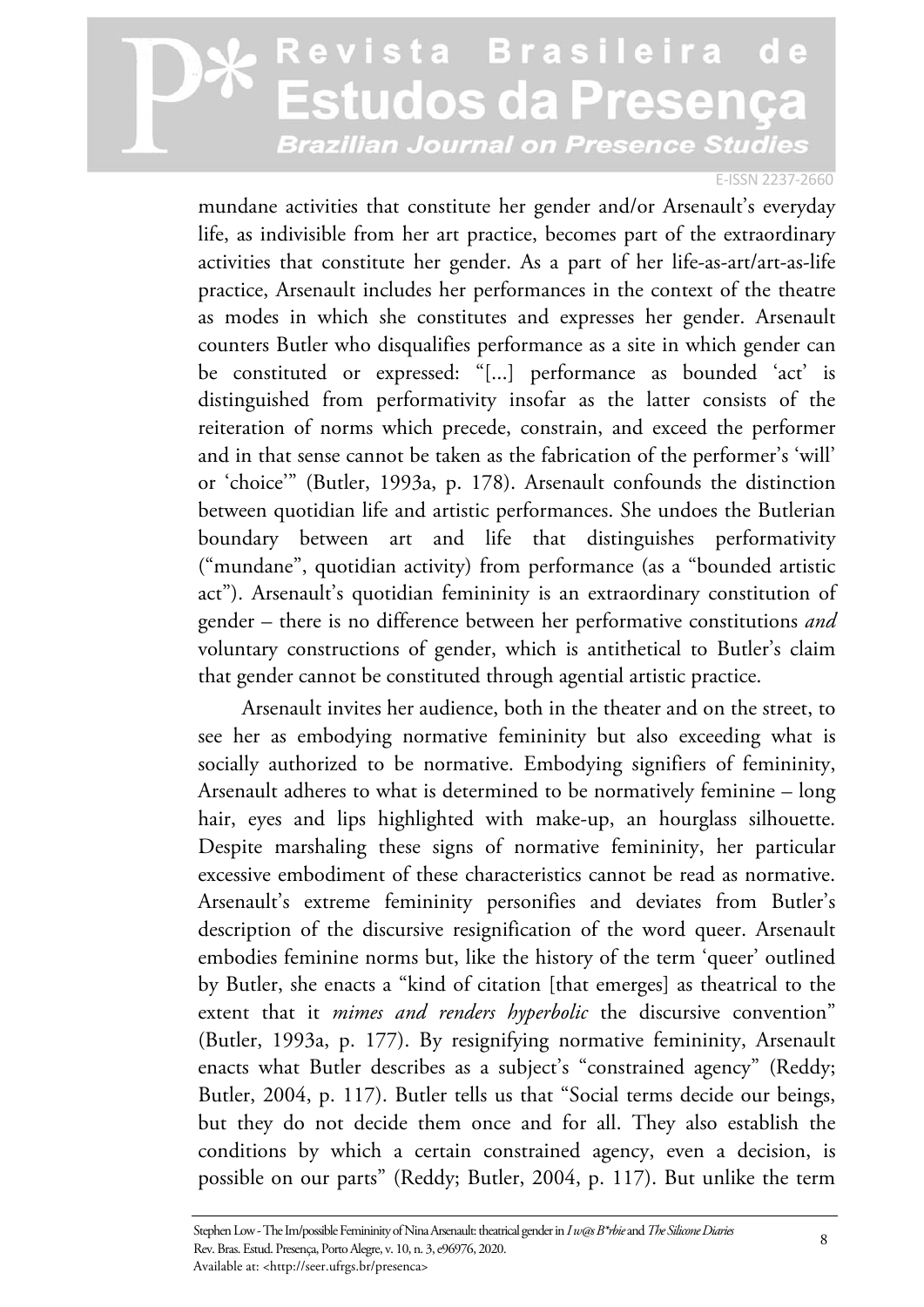#### E-ISSN 2237-2660

queer, as described by Butler, Arsenault does not "reverse" the signification of femininity, but rather, maintains both its normative signification (as socially authorized) and an excessive, non-normative signification. Thus, Arsenault's audiences, in the sense that her audience is an indefinite public who, in their totality, reproduce and reify social norms of gender, can only conceive of Arsenault's femininity as theatrical. For her public, Arsenault is not normatively feminine but not-not normatively feminine.

In an article titled *The Politics of Performativity: A Critique of Judith Butler*, Geoff Boucher highlights the contradictory potential for subversion that Butler exposes in her analysis of the term 'queer' in the performativity of gender itself, and which Arsenault exploits in her unique theatrical femininity. Boucher demonstrate that "[Butler's] theoretical trajectory exhibits a major inconsistency" (Boucher, 2006, p. 112). According to Boucher, Butler bases her theory of performativity, following Nietzsche, on the claim "Gender is always a doing, though not a doing by a subject who might be said to preexist the deed" (Butler, 1990, p. 34). Butler also claims that "[...] gender, for instance, as a *corporeal style*, an 'act', as it were, which is both intentional and performative, where '*performative*' suggests a dramatic and contingent construction of meaning" (Butler, 1990, p. 190). Butler, thus, is inconsistent in her claim that there is no subject prior to gender. As Boucher notes, "[...] it seems impossible that gender parody by an individual could be an 'intentional and […] dramatic' performance of identity, when her theory proposes that action is subjectless and that power scripts all performances in advance" (Boucher, 2006, p. 119). Boucher concedes that Butler understands each subject to have a pre-discursive, affective "will-to-identity" that emerges from her interpretation of Louis Althusser's scene of interpellation (Boucher, 2006, p. 119). According to Boucher, "Butler reads Althusser's vignette and not his theory, to claim that a passionate attachment to the image of the law that precedes subjectification is the basis for this identification, which makes it possible for subjects to recognise themselves in the call of conscience" (Boucher, 2006, p. 121). Thus, according to Boucher, Butler claims "that the speaking and acting 'I' is constituted through discourse and that an autoaffective pre-subject precedes discourse are in contradiction" (Boucher, 2006, p. 122). It is precisely this contradiction in Butler's theory which Arsenault embodies that position her gender identity as theoretically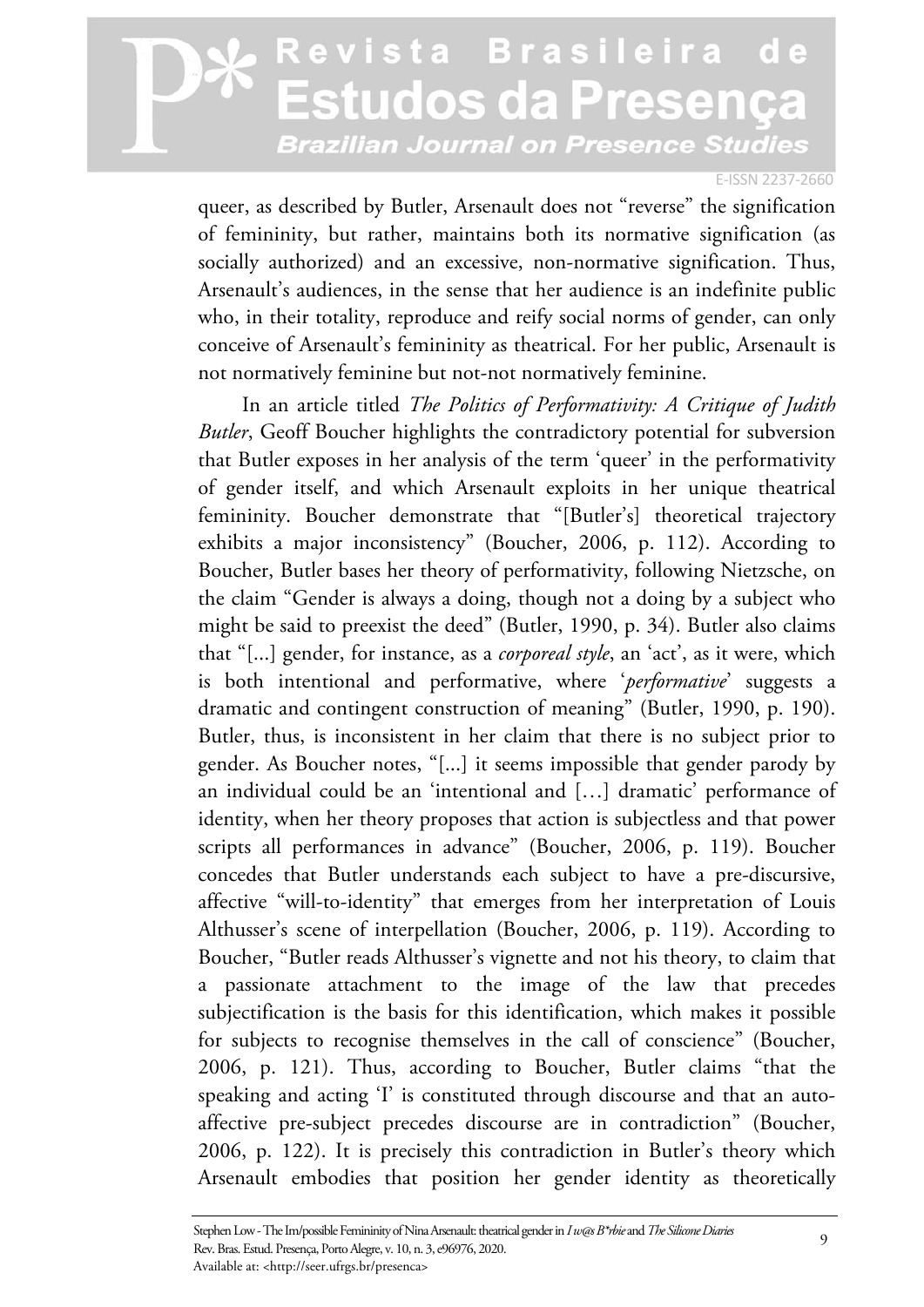#### E-ISSN 2237-2660

theatrical. Even though Arsenault cannot completely control how her gender is conceived by any audience, she is able to marshal characteristics that, though their reproduction and reification in the social world she inhabits, allow her to present a unique gender embodiment that deviates from, but does not oppose or undo, normative femininity. Arsenault embodies a gender that is performatively constituted insofar as she is compelled by social forces to exhibit an intelligible gender identity in her day-to-day life. Simultaneously, she constitutes her unique feminine gender identity in voluntary, masterful performances onstage and off that are determined by an auto-affective (pre) subjective consciousness<sup>6</sup>.

For Arsenault, the stage is a site in which she, paradoxically, demonstrates that her gender identity is both a result of performance and performativity. Arsenault confounds Butlerian distinctions when she enacts the day-to-day "stylized acts" that performatively constitute her unique gender identity onstage in her performances onstage. In her solo plays, Arsenault appears as she would if you saw her in the world. In *The Silicone Diaries,* Arsenault appears as she would in a nightclub: her hair is teased and, always, draped over one of her eyes; she wears a plastic translucent black dress, one that reveals her bra, panties, and fish net stockings, while her arms are veiled in black sleeves made of the material of her dress. In *I w@s B\*rbie,* Arsenault wears a pink tutu-esque cocktail dress. Her weave is teased large, some hair falls over her face, her eye hidden again, and she wears a pink bow in her hair. Arsenault's costumes in both solo performance pieces disrupt the clear demarcation between the stage and the street, a boundary that is required if the voluntary artistic practice of the stage is disqualified as a site for performative gender constitution. When Arsenault concedes in the final scene of *The Silicone Diaries* that she has "built a perfection onto [her] face that needs make-up and hairstyles to complete it", she presents a face to her audience that is the outcome of performative, quotidian acts that constitute her gender onstage *and* off (Arsenault, 2012c, p. 224).

In *I W@s B\*rbie*, which is primarily set at a fashion show, Arsenault is a participant in activities that qualify as performative acts that have the power to constitute feminine gender. Arsenault begins *I W@s B\*rbie* by spritzing herself with perfume, mimicking the aesthetics of a commercial; Arsenault enacts yet another feminine "'stylized' ritual of cosmetic quotidian routines"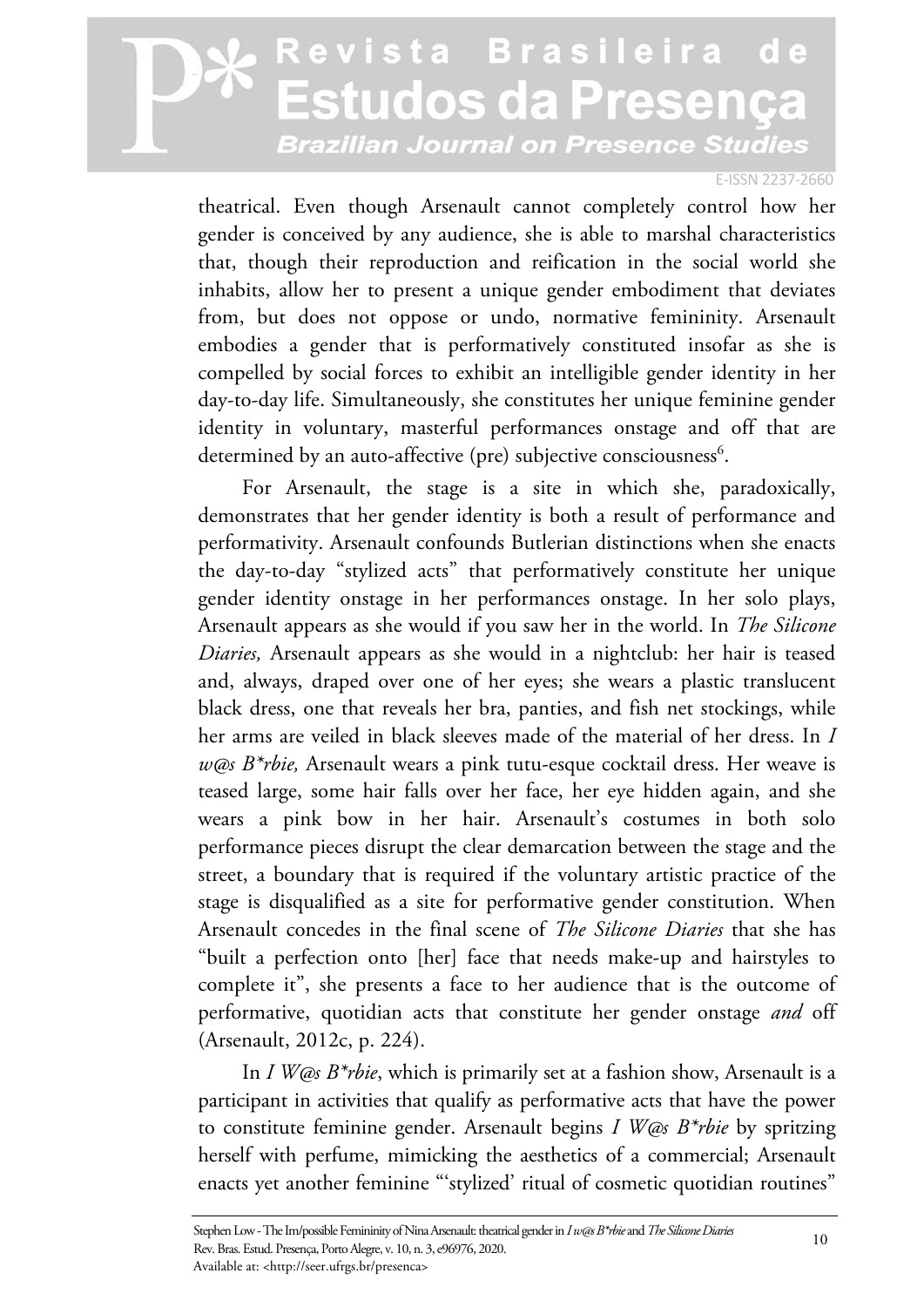#### E-ISSN 2237-2660

(Arsenault, 2010, p. 2). Arsenault notes that other activities being staged around the fashion show for which she has been hired to play Barbie include stereotypically feminine domestic activity: "Amidst the Barbie displays there are real women, blonde women, demonstrating household appliances like irons and steamers" (Arsenault, 2010, p. 8). In one key anecdote in *I w@s B\*rbie,* Arsenault performs the mundane act of a hostess when she serves cupcakes to the fashion show's audience. As the domestic hostess of the event, she performatively legitimates her stereotypical feminine, domestic status (Arsenault, 2010, p. 8).

Arsenault's quotidian drag aesthetic also counters Butler's theory of gender as performative. Although Butler appeals to drag as an analogy of the fluidity of gender, she distinguishes drag performance from proper and valid constitutions of gender when she says that drag "demands its stage and its club" (Butler; Davies, 2008, p. 39). Butler claims that the constitution of gender is not, and can never be, "conflated with voluntarism or individualism, much less with consumerism, and in no way presupposes a choosing subject" (Butler, 1993a, p. xxiii). Thus, Butler clarifies that gender is *not* an act of performance, and thus disqualifies drag performance and live performance in the theatre as sites where gender can be properly constituted. Arsenault, who embraces embodying drag aesthetics all the time, confounds Butler's distinction, rendering a practice of gender constitution for which Butler's theory cannot account.

In her day-to-day life, her art-as-life/life-as-art, and in performance, Arsenault embodies drag aesthetics to construct a theatrical femininity. Arsenault consciously employs the signifiers that constitute stereotypical femininity to construct a theatrically feminine gender identity that, like drag, is consciously crafted, but unlike drag, is also her quotidian mode of being. In *The Silicone Diaries,* Arsenault recounts a pivotal moment in her transition when, upon deciding to wear a three-pound weave day-to-day, she reminds herself that "People say, 'Don't do that. Don't do that. You won't look like a real woman if you do that. You'll look like a drag queen if you do that'" (Arsenault, 2012c, p. 215). She then tries to convince herself that "It has to be enough. You have to accept yourself. You have to accept your body. Just be proud. Be a proud trangendered woman" (Arsenault, 2012c, p. 215). Nevertheless, she refuses to accept the current status of her gender and declares "This is the most I will ever look like a normal, natural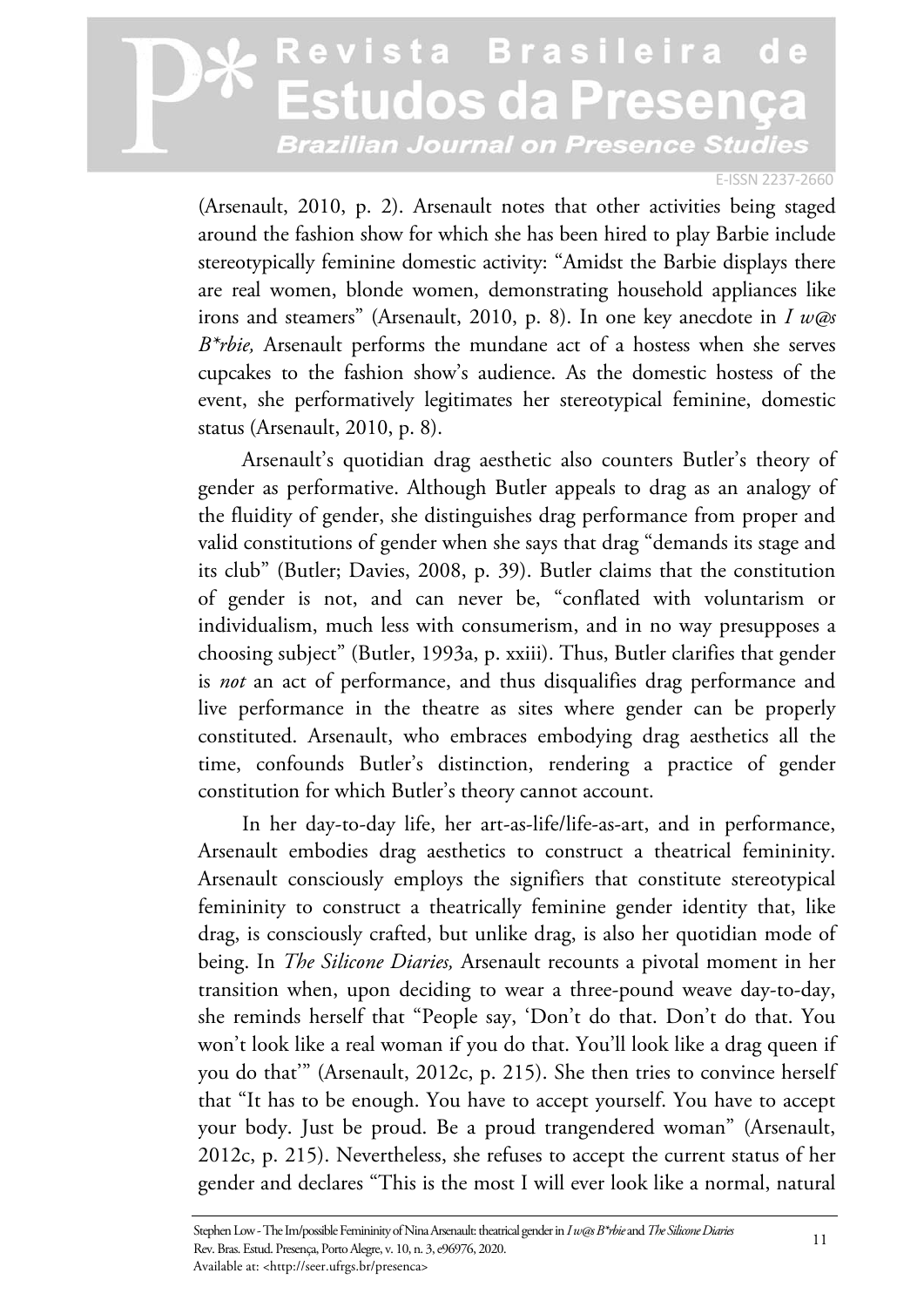#### E-ISSN 2237-2660

woman", because "It's not enough" to be natural and normal (Arsenault, 2012c, p. 216). In this moment, Arsenault refuses that her drag-inspired femininity is or should be limited to a stage and accepts that she will embody it in the real world even as it is at odds with legitimate, socially accepted femininity. She ushers the drag queen off the stage and into the streets<sup>7</sup>. By constituting her femininity on the street as well as on the stage and the club, and in the photograph and the media, Arsenault challenges Butler's distinction between *performatively* constituted "real" gender and artistically constructed *performances* of genders.

In *I w@s B\*rbie,* Arsenault re-enacts an exchange wherein she is offered the job to play Barbie at L'Oreal Fashion Week that evidences that her day-to-day self-presentation, the activity that qualifies for the constitution of gender performativity, is exemplary of drag, and is also theatrical. Her drag aesthetics are not just identified but celebrated by the woman who has offered to hire her for the job, Deborah:

> Deborah: 'Who could *be* Barbie except a drag queen wearing padding here, here and here *(indicates breasts, hips, thighs)* to give him that incredible Barbie body?'.

> Arsenault: 'Oh, well, Deborah, I'm not exactly a drag queen' (Arsenault, 2010, p. 3).

In one sense Arsenault's gender is not performative, because it belongs to the realm of drag aesthetics, as Deborah points out, but is not-not performative either, because it is realized in her quotidian activity. Conversely, Arsenault's gender is not drag, because she embodies a feminine drag aesthetic every day. At the same time, it is not-not drag, because it is directly and explicitly inspired by the aesthetics of drag.

Arsenault's living practice of self-portraiture also counters Butler's theory of gender performativity because self-portraiture, like drag, relies on an agential, conscious, and voluntary subject. Arsenault describes the surgical alterations to her body as a form of self-portraiture, just like her conventional art practice:

> Traditionally, self-portraits are the artist making an image of themself [sic], and this is what I do. I create images of how I see myself and how I want to see myself, in the world, in the theater, in photography, in writing… For me, the differences between my surgeries, the way I present myself on the street, a memoir or visual self-portrait are very blurry and actually not very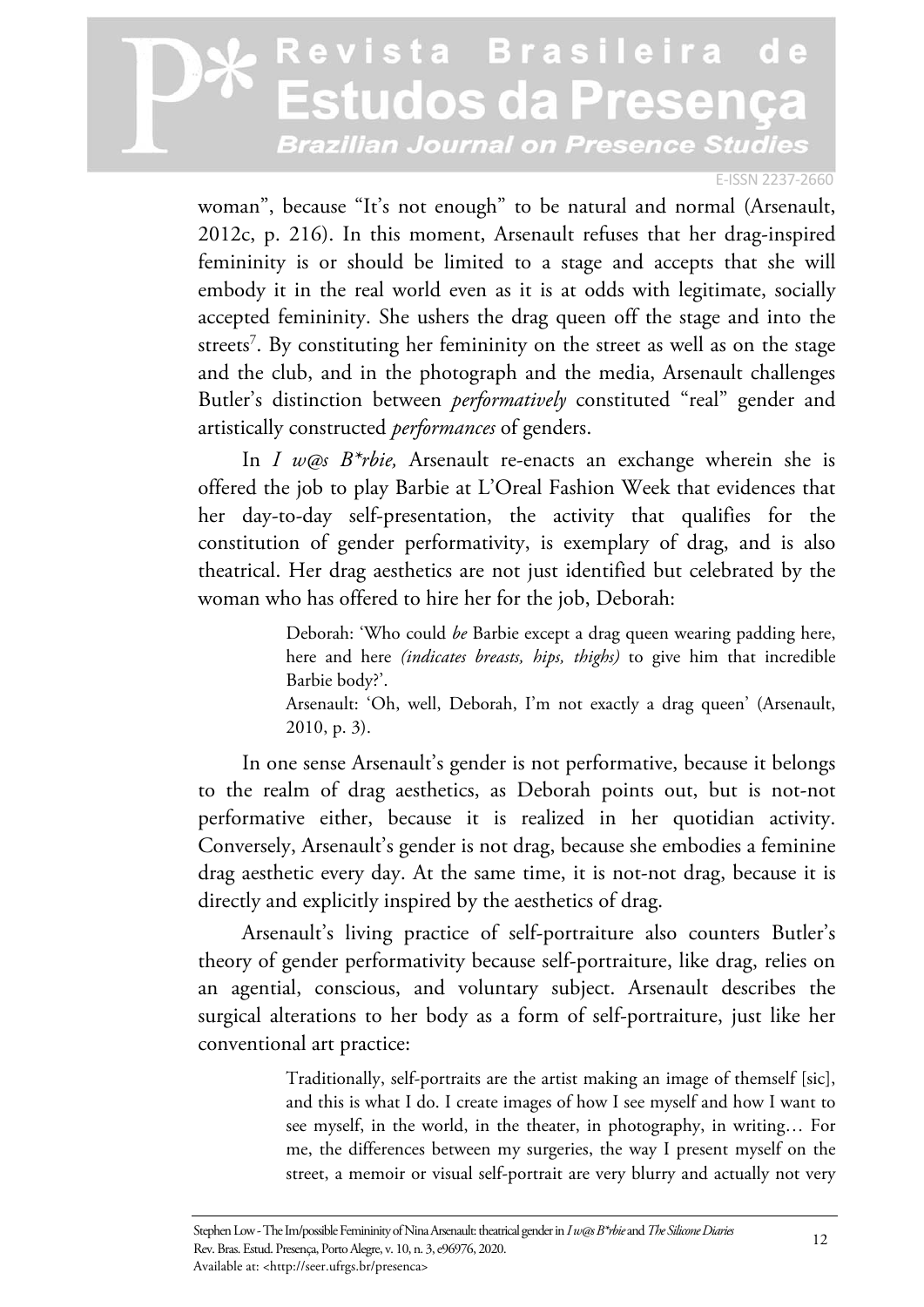E-ISSN 2237-2660

helpful. I think of myself as a self-portrait of the author. It's the medium that's different (Arsenault apud Halferty, 2012, p. 36).

Arsenault's treatment of herself as both subject and object of her artwork is key to her practice of self-portraiture. In the words of the dramaturg for *The Silicone Diaries*, Judith Rudakoff, "Arsenault *is* her body of work" (Rudakoff, 2012, p. 3). Within the practice of her self-portraiture, Arsenault, the artist, treats her gender and her body as an art object, as material that can be manipulated and crafted with artistic aims. Arsenault is a voluntary subject who conceives of a unique gender that she autonomously constitutes in her art practice. Through her art practice and her everyday life, Arsenault performs the performative constitution of her gender.

### **Theatrical Essentialism**

Arsenault challenges Butler's claim that gender, as performative, cannot be an expression of an interior psychic essence, but rather is only produced through a "sustained social performance" repeated over time (Butler, 1990, p. 191). In *Imitation and Gender Insubordination*, Butler disqualifies an inner essence as a source from which gender identity is expressed when she writes, "It's not that there is some kind of *sex* that exists in hazy biological form that is somehow *expressed* in the gait, the posture, the gesture" (Butler, 1993b, p. 317). For Butler, gender "produces the *illusion* of an inner sex or essence or psychic gender core" and thus, gender is always a "surface sign" (Butler, 1993b, p. 317). By appealing to gender as an expression of an inner psychic essence, a conception of gender promoted by popular understandings of transgender identity and espoused by medical authorities, gender theorists, and some trans people themselves, Arsenault challenges performativity, which has become one of the mainstream theoretical frameworks in which her gender can be understood.

Many theories of gender assume that a subject's gender identity is a "deep essential truth", one that cannot be consciously or voluntarily determined (Stryker; Aizura, 2013, p. 9). In the simplest terms, the National Centre for Transgender Equality understands gender as a psychic fact in their definition of gender identity as "your internal knowledge of your gender – for example, your knowledge that you're a man, a woman, or another gender" (National Center for Transgender Equality, 2015). Many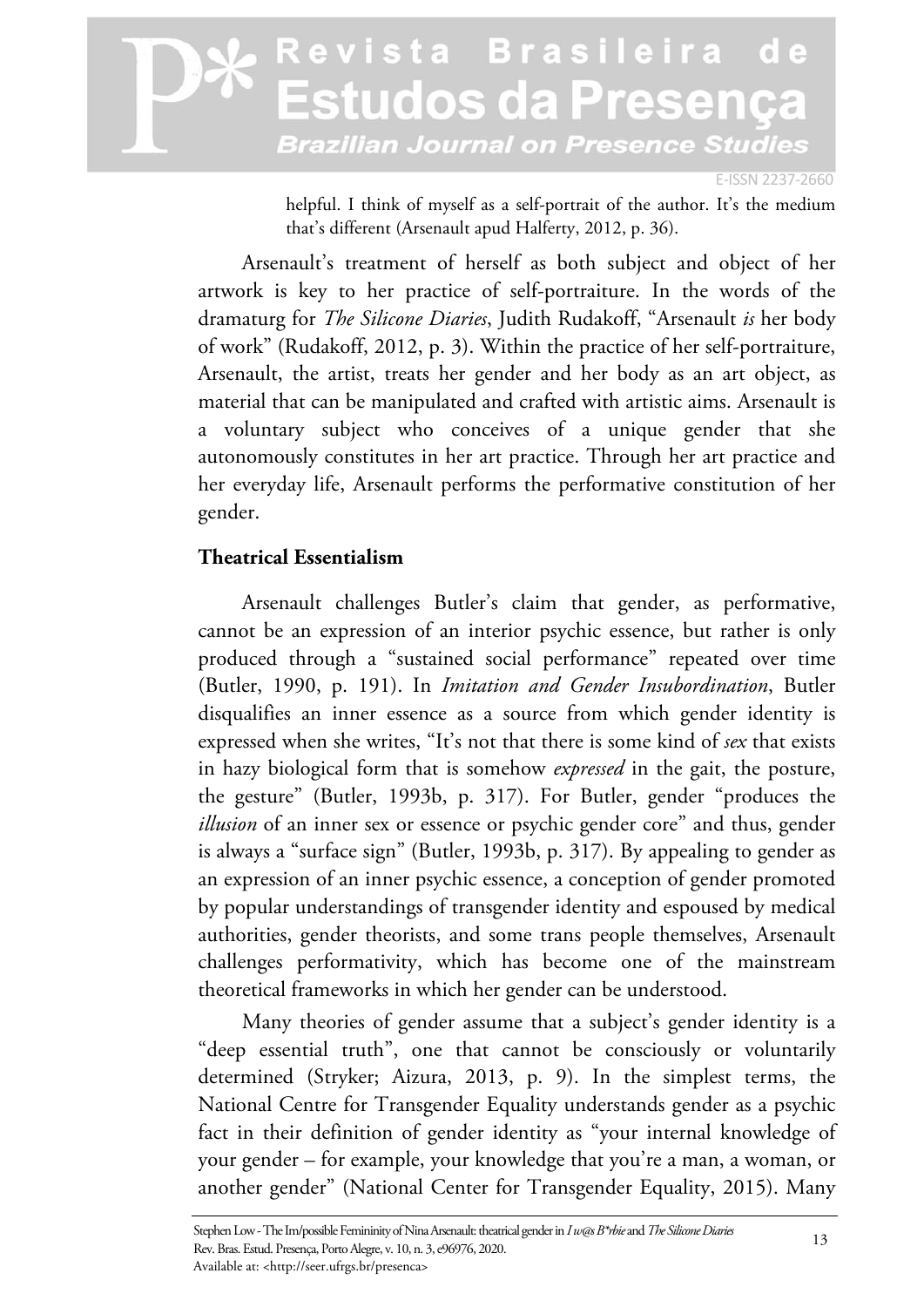#### E-ISSN 2237-2660

medical professionals conceive of gender identity as an expression of a psychic truth and assess whether an individual should be recommended for the surgical procedure required for a sex change by determining what a patient's "true" gender identity is. Psychiatrist Colette Chiland concludes that "If [a trans person] goes to a doctor, it is not because they feel ill in their minds, but to have their 'true body' restored to them" (Chiland, 2003, p. 16). Some scholars posit gender as an essential feature of an individual. Trans scholar Jay Prosser theorizes gender as an expression of a psychological truth in contrast to prevalent queer theories of gender. Prosser argues that transsexuals are invested in "embodied becoming" enacted through narratives which describe their process of "going home" to their "true" gender (Prosser, 1998, p. 486). The narrative that describes the transsexual's journey "home" at the center of Prosser's theory "[...] will allow one to finally arrive at where one should have always been: the destination, the *telos* of this narrative (being able to live in one's 'true identity')" (Prosser, 1998, p. 488). Though the narratives that are central to the process of "embodied becoming" may be socially or consciously constructed, the *telos* that motivates that narrative exists *a priori* to that narrative. In this way, this *telos* can be considered the psychic truth or interior essence that determines gender. "Home" in Prosser's formulation can be read as a metaphor for the psyche. In Prosser's trans theory of gender, one that mirrors psychological accounts of the "truth" of gender, the psyche is the site of the truth that *houses* what the subject becomes in the process of "embodied becoming" through narrative, and the body "comes home" to the psyche to live its truth.

Because she considers her gender identity as rooted in a psychological truth, which disqualifies her from constituting her gender performatively, Arsenault's gender aligns with Prosser's theory. As Prosser suggests and Arsenault explicitly acknowledges, transgender identities are often identified in childhood or adolescence but not corporeally realized until later in life. In other words, transgender identities are often posed as an expression of a *truth* that has been thought to exist as a stable and fixed psychological fact since birth. In *I w@s B\*rbie*, Arsenault describes a gender identity that, once identified, seems to have remained unchanged since childhood when she expresses dismay that she will be rendered domestic. In response to when she is asked to serve cupcakes to the attendees, she protests: "I have an inner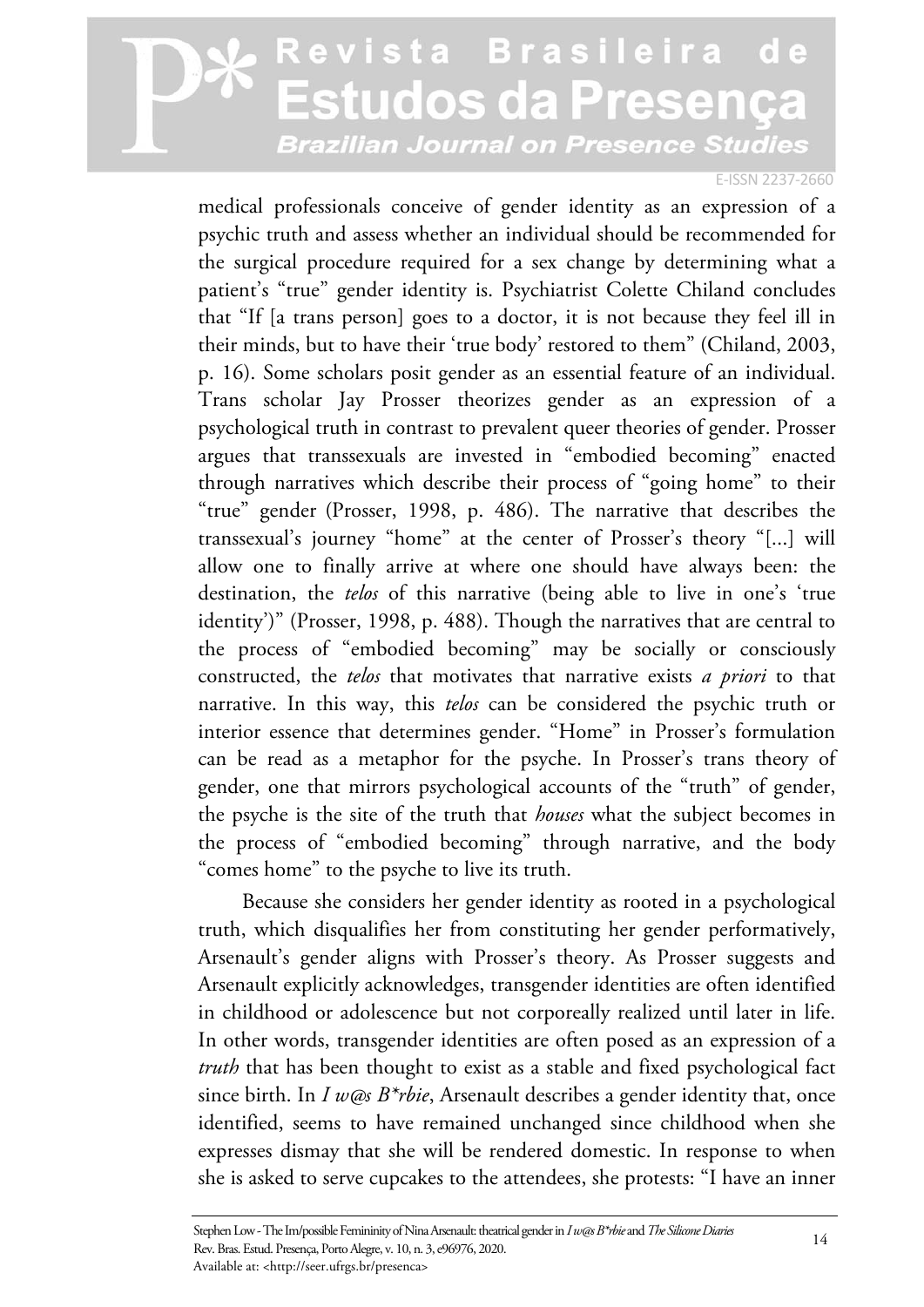#### E-ISSN 2237-2660

child, a little girl who grew up in a little boy's body, in a trailer park, who wanted to be Barbie. This inner child needs to be acknowledged as the epitome of perfect plastic beauty. Let's not make her serve hors d'oeuvres" (Arsenault, 2010, p. 16). Despite how Arsenault also executes the required acts that performatively constitute gender, she maintains that her gender identity is a product of a gendered soul. When asked about whether she will undergo genital confirmation surgery, Arsenault contends that she is "a woman inside" and doesn't necessarily have to have a vagina to consider herself a "real" woman (Arsenault; Kurt, 2009). Hence, through the construction and expression of her hyper-feminine gender, Arsenault frustrates the "difference between gendered and sexed subjectivities as respectively *on* the skin (i.e. performative) and *in* the skin (i.e. embodied)" through her art practice (Latchford, 2012, p. 69). In other words, Arsenault performatively constitutes her gender and expresses a "true" gender that is housed in the psyche<sup>8</sup>.

Arsenault continually evokes an interiority, a soul gendered as feminine, in *The Silicone Diaries* as well. While recounting an episode when she performs "Shemale porn" online, Arsenault remarks to a client with whom she is becoming intimate "how hard it is being a woman inside a man's body who looks so male, still" (Arsenault, 2012c, p. 209). Later, when she is commenting on the extreme procedure of having silicone, not contained by an implant, injected directly into her flesh, a procedure that may have life-threatening consequences, Arsenault notes, "What I do know is that we have put it all on the line for who we had to be, and that means what we had to look like" (Arsenault, 2012c, p. 214). Evoking the language of compulsion through the imperative of "had to be", in a manner of consciously constructing a hyper-feminine body, Arsenault rejects the performative constitution of gender as the only mode of gender construction, and instead situates her feminine gender as an unavoidable essential *truth* of her psyche. The epigraph of the published script reads, "When the soul wishes to experience something, she throws an image of the experience out before her and enters her own image" (Arsenault, 2012c, p. 204). In this epigraph, the word "soul" suggests that she understands her gender identity as inspired by an essential "fact" of her being.

Both prevailing theories of gender, either as performative construction or expression of a deep truth originating in the psyche or soul, do not allow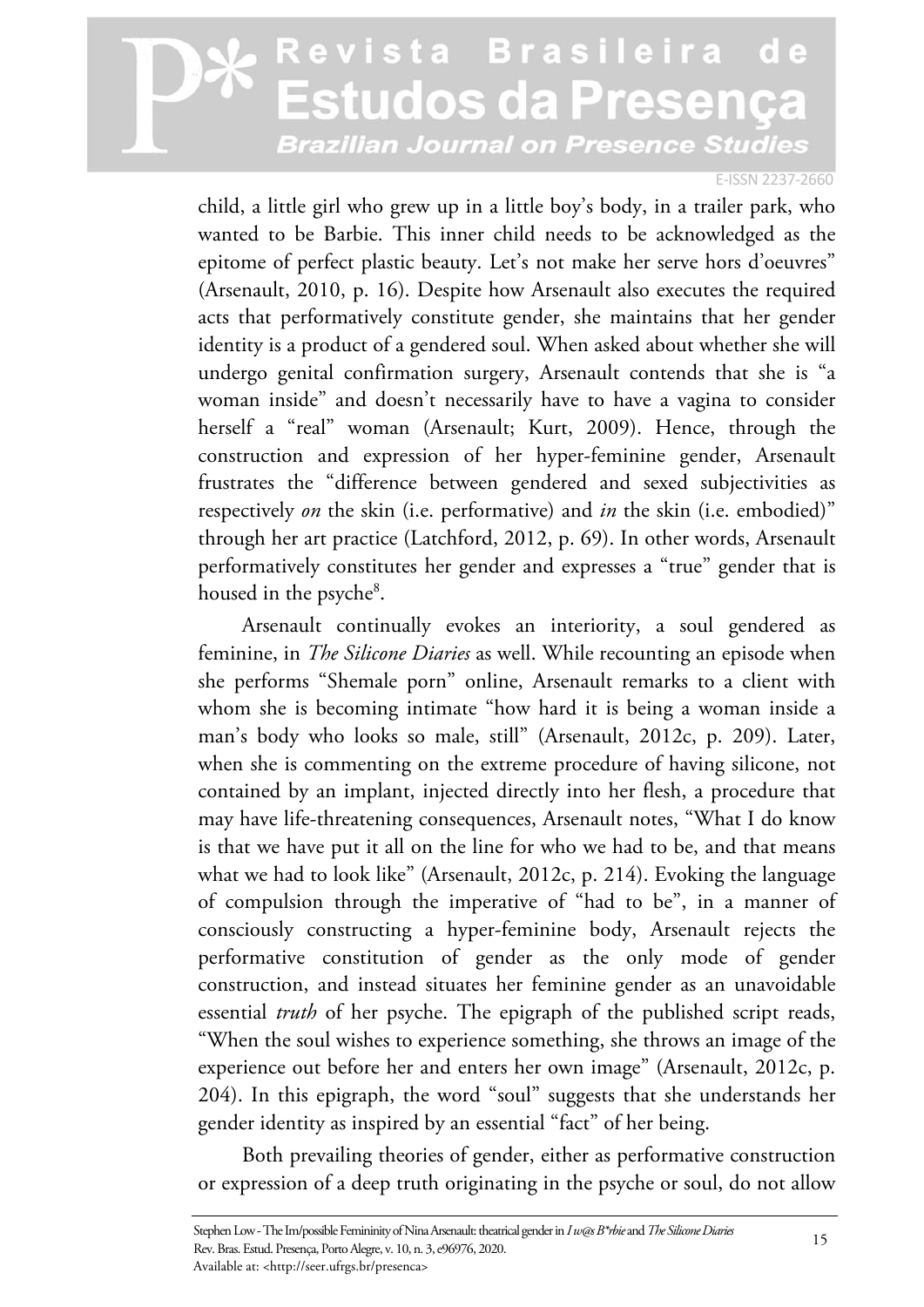#### E-ISSN 2237-2660

for artistic practice to be a site of gender constitution. Theories of gender as performative do not allow for subjects who conceive of a gender identity that is autonomously expressed onstage because gender is constituted through repeated quotidian action, and consequently cannot exist prior to its expression. On the other hand, the constitution of gender through autonomous artistic practice can only *express* an essential truth of gender identity, and not be an integral mode in which that essential truth is constituted. Despite how the narration of *coming home* described by Prosser can be a creative act, the *need* to come *home* is a product of an unfixed psychological truth. Hence, according to such theories of gender identity, art and performance can only be sites of gender *expression* and not gender constitution. By constituting a gender identity that is determined by an essential truth through performance *and* performative modes, Arsenault confounds both performative and psychic-embodied theories of gender identity.

### **Theatrical Matter in Time and Space**

Arsenault further demonstrates that she is a subject who voluntarily and consciously constitutes and expresses her gender through art and performance when she explicitly exposes how she determined her gender's *material* construction. In *The Silicone Diaries*, videos and images that depict Arsenault's cosmetic transformation remind the audience of the material she has consciously incorporated into her body to construct her unique femininity. The graphic images of her surgeries, which show her in the hospitals wherein she underwent cosmetic reconstructions, are projected between monologues on a screen behind Arsenault. The audience sees Arsenault bruised and bloodied, scars barely healed, as she lies prone in a hospital bed. These images are contrasted by images of Arsenault before any cosmetic procedures. In these images, Arsenault appears as Rodney. (This is the name that Arsenault was given at birth and that she maintained while living as male.) The images of Rodney/Nina in/after surgery that are projected in video and still photographs marks a contrast with the real life/live body of Arsenault in the (silicone) flesh, in the living present of theater performance. This contrast highlights Arsenault's material transformation.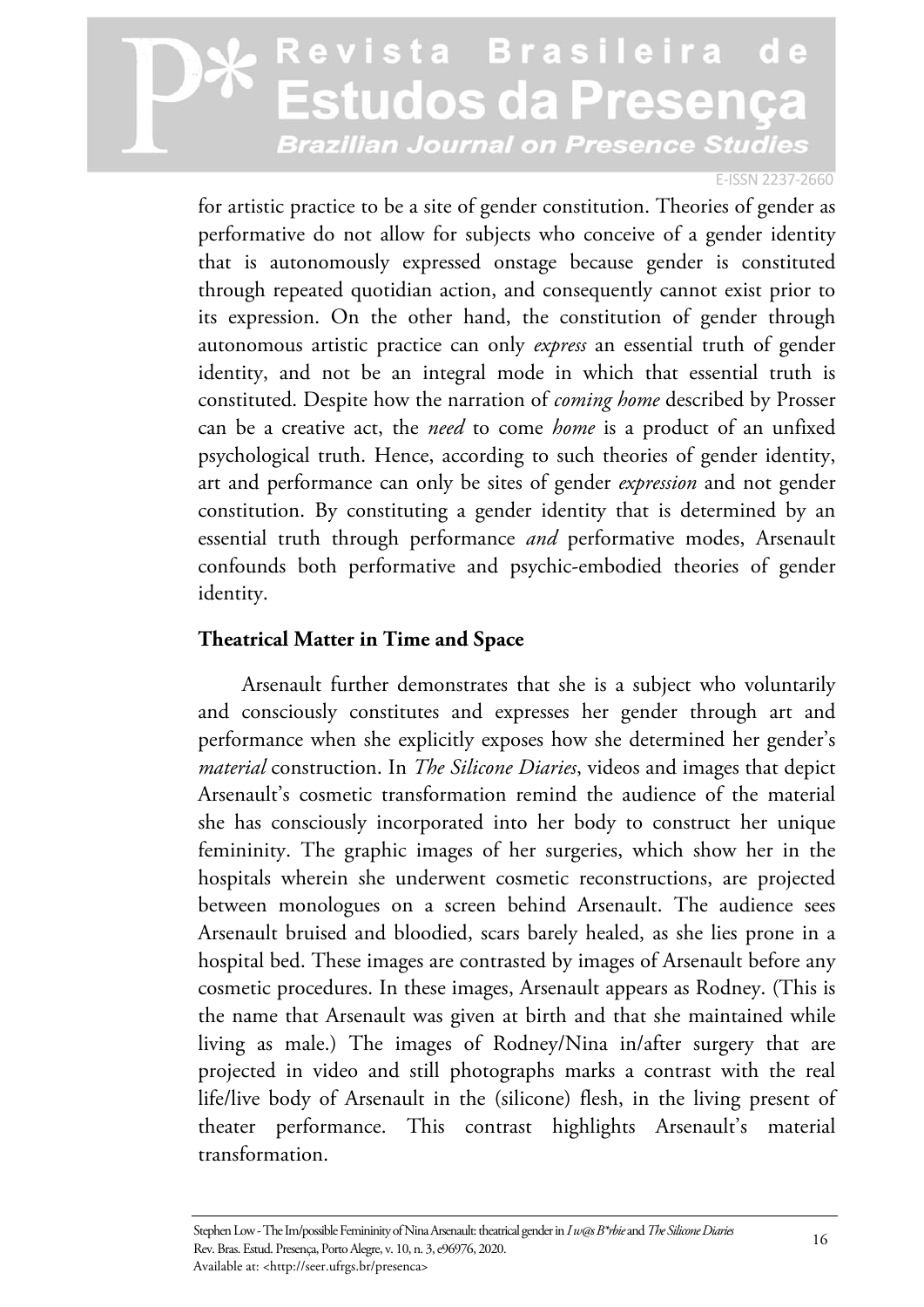#### E-ISSN 2237-2660

Arsenault's artistic practice positions her as an inheritor of the philosophy and art practice of French performance artist ORLAN who also challenges normative modes of gender constitution by highlighting the materiality of the body. Documentary videos made in collaboration with interdisciplinary artist Jordan Tannahill which capture one her many plastic surgeries Arsenault, some of which are included in the performance of *The Silicone Diaries*, present her cosmetic procedures as art practice in a similar way as ORLAN's series of surgeries performed for an audience in the early nineties. Arsenault exhibits certain tenets of ORLAN's *Carnal Art Manifesto*. Unlike ORLAN, whose surgical procedures were "never planned as a quest or pursuit of a single image, beautiful, diabolic or anything in between", Arsenault is motivated by a singular ideal/idea of feminine beauty (Ince, 2000, p. 46). Arsenault's work differs from ORLAN in other distinct ways: ORLAN "'is not interested in [cosmetic surgery's] final, plastic result but in the surgical operation-performance and in the modified body as a site of public debate", while Arsenault's quest has always been oriented to an ideal/idea of beauty; ORLAN's Carnal Art "does not contain a desire for pain", while Arsenault embraces and values the pain involved in her transformation<sup>9</sup>; ORLAN "is not against cosmetic surgery, but against the standards it carries and which are inscribed particularly over women's skin", while Arsenault celebrates the im/possible standards of feminine beauty perpetuated by cosmetic surgery (ORLAN, 2010, p. 28). Despite these differences, the core of both artists' practice is to strive for "[f]reedom from the imposition of conventional body image and its implied goal of a life of conventional quotidian reality" (ORLAN, 2010, p. 28).

By exposing the artistic construction of her gender, Arsenault divides herself between the raw material of her corporeality, her flesh, and her cosmetically constructed plastic body to create a double negation. She highlights the construction of her femininity by embracing the label *transsexual*, which necessarily draws attention to the fact that her hyperfeminine gender does not correlate to the sex that determined her assigned gender at birth; drawing attention to her cosmetic surgeries through her work in the theater, photography, and appearances in the media, specifically through the incorporation of videos and stills of her surgical procedures in *The Silicone Diaries*. She also highlights the construction of her femininity by publicly discussing the fact she still has her penis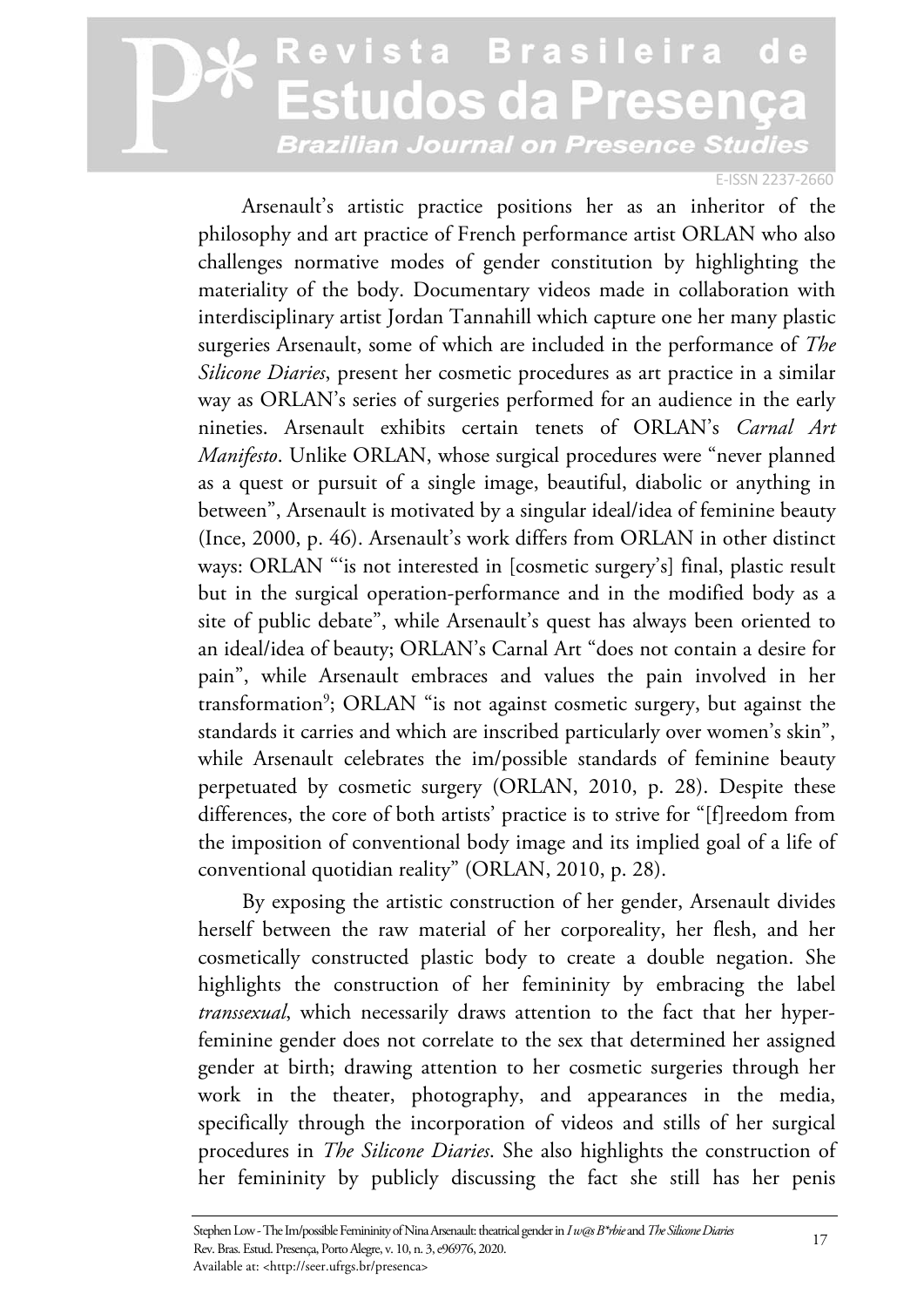#### E-ISSN 2237-2660

(Arsenault, 2012c). In *The Silicone Diaries*, Arsenault symbolically performs the deconstruction of her femininity when she removes her wig in the final moments of the play<sup>10</sup>. As Benjamin Gillespie points out, "Arsenault [...] presents the feminine image of herself she wishes the audience to see; however, rather than covering up the cracks that mark this femininity as constructed, she draws attention to them, making them a part of her overall, inherently theatrical, image and presence" (Gillespie, 2012, p. 143). Within the "crack" that Gillespie points to and Arsenault presents in *The Silicone Diaries,* Arsenault is not herself, she is plastic and consciously constructed, and not-not herself, she is, of course, her own flesh and blood, at least to some extent.

The transition that is made visible through the videos and projected images in *The Silicone Diaries* renders the literal plasticity of Arsenault's body as theatrical. As a body that has been sculpted, crafted, and shaped through injections of silicone, Arsenault's body is plastic in the adjectival sense<sup>11</sup>. Her body is made up of material that can be molded. In this play, Arsenault describes the process of directly injecting silicone into the body, which, when not contained in an implant, has the capacity to be molded in the flesh until scarring occurs to hold the silicone in place. Arsenault tells her audience: "The effect is not like a breast implant, which you can usually tell. Once inside the body, [the 'plastic surgeon']<sup>12</sup> can sculpt the Silicone into almost any shape" and "scar tissue is going to form to hold everything in place" within twenty-four hours (Arsenault, 2012c, p. 212). The process begins with the body being made malleable through the injection of silicone but ends with it being settled and fixed. Because of the chemical and inorganic character of silicone, Arsenault describes herself as mostly *inanimate* (Arsenault; Kurt, 2009). When silicone is held in place by the scarring, her body is no longer plastic in the sense it is no longer capable of being sculpted or molded. Yet, by having shown her body to be capable of a drastic transformation that relied on the injection of silicone into her body, Arsenault's body is not-not plastic. Arsenault's theatrical body is animate flesh, inanimate plastic, and thus, not plastic and not-not plastic.

By consciously embracing inanimacy, a characteristic attributed to non-living things, Arsenault can also be described as not human and notnot human<sup>13</sup>. By injecting her body with silicone and undergoing other radical cosmetic procedures, Arsenault subjects herself to what Mel Chen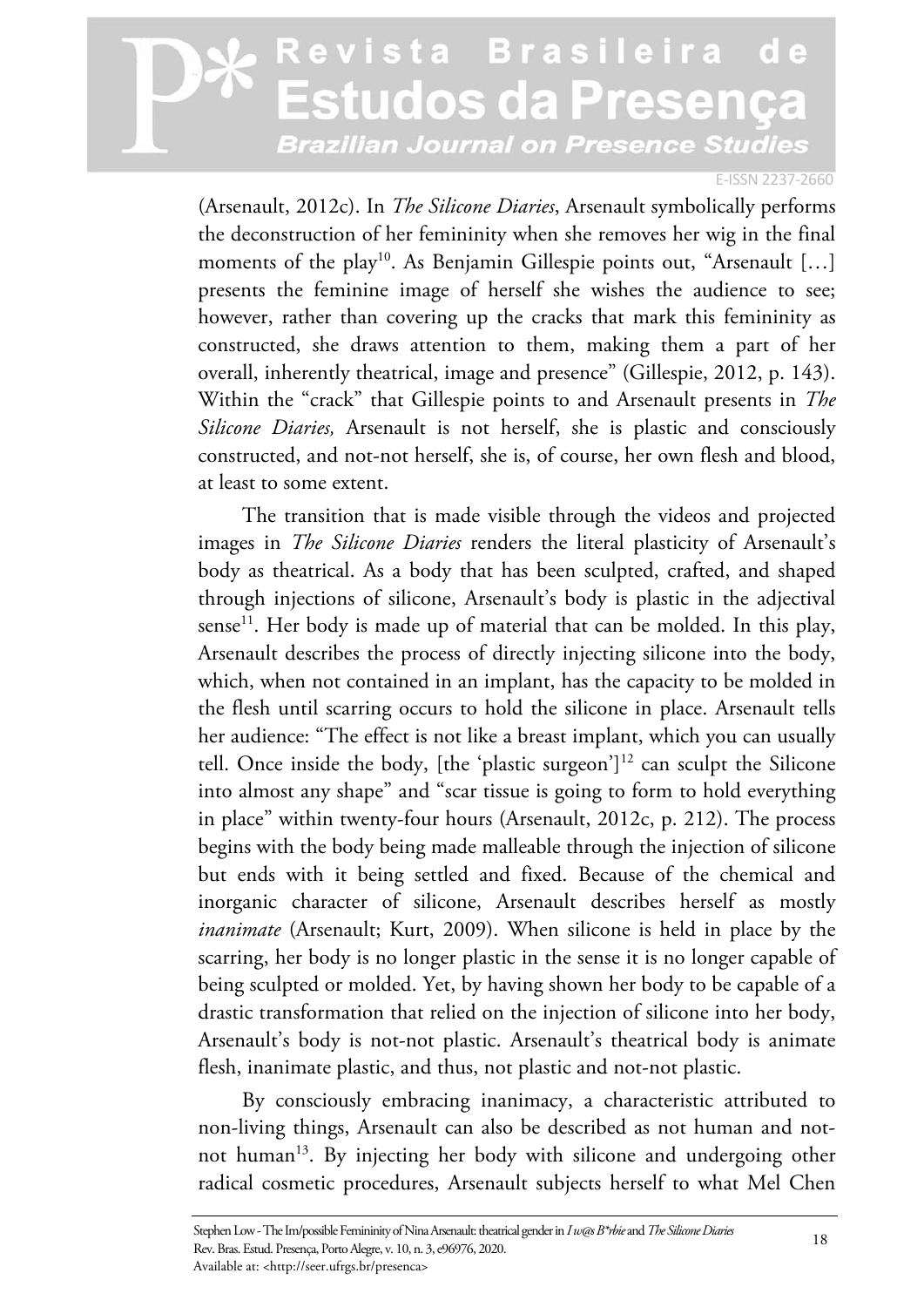#### E-ISSN 2237-2660

describes as body modifications that incorporate "sophisticated prosthetic instruments, synthetic drugs, and nanotechnologies" which "come with a mourning of the loss of purity" (Chen, 2012, p. 7). The injection of silicone into her body "threaten[s] to overturn what an animacy hierarchy would wish to lock into place" (Chen, 2012, p. 159). Arsenault's silicone body is no longer *pure* flesh: she is no longer thought to be made up of the natural stuff of animate life. Consequently, her impure body, infused with inanimate chemical compounds, position her as a *monstrous Frankensteinesque* figure. By injecting her flesh with inanimate matter, Arsenault corrupts her body's status as "human" as defined by inhabiting a body composed of animate flesh. Arsenault, then, embodies Chen's sense of queer as it "refers to animacy's veering-away from dominant ontologies and the normativities they promulgate" (Chen, 2012, p. 11). Echoing Chen's sense of *queer*, Arsenault "violat[es] proper intimacies (including between human and nonhuman things)" (Chen, 2012, p. 11).

By embodying inanimate doll-like aesthetics, Arsenault's theatrical femininity can be seen as an extension of what Mary F. Rogers calls "emphatic femininity" in her book *Barbie Culture*. Rogers extends what R. W. Connell calls "emphasized femininity", which is defined as the omnipresent style of looking and acting feminine that contemporary Western society demands women exhibit in their day-to-day lives. Rogers locates "emphatic femininity" in how Barbie, even when dressed as a masculine icon such as a "police officer", appears feminine (Rogers, 1999, p. 14). Arsenault aligns Rogers's notion of "emphatic femininity" with theatrical femininity in several keyways. Rogers's "emphatic femininity" is akin to Arsenault's theatrical femininity insofar as "it takes feminine appearances and demeanor to unsustainable extremes" (Rogers, 1999, p. 14). Despite the fact that Rogers implies only a doll, one which is lifeless, immutable, and static, is able to sustain such hyper-femininity, Arsenault, through the surgical transformation of her body, is able to sustain the extreme, unsustainable corporeal aesthetics of a doll. Because Arsenault's body is still flesh and blood, her body and the femininity she has inscribed in and on that body is not sustainable, as it will age and die. Yet because Arsenault, who has said that she identifies as *inanimate*, embodies the immutable and static characteristics of a doll, she embodies a femininity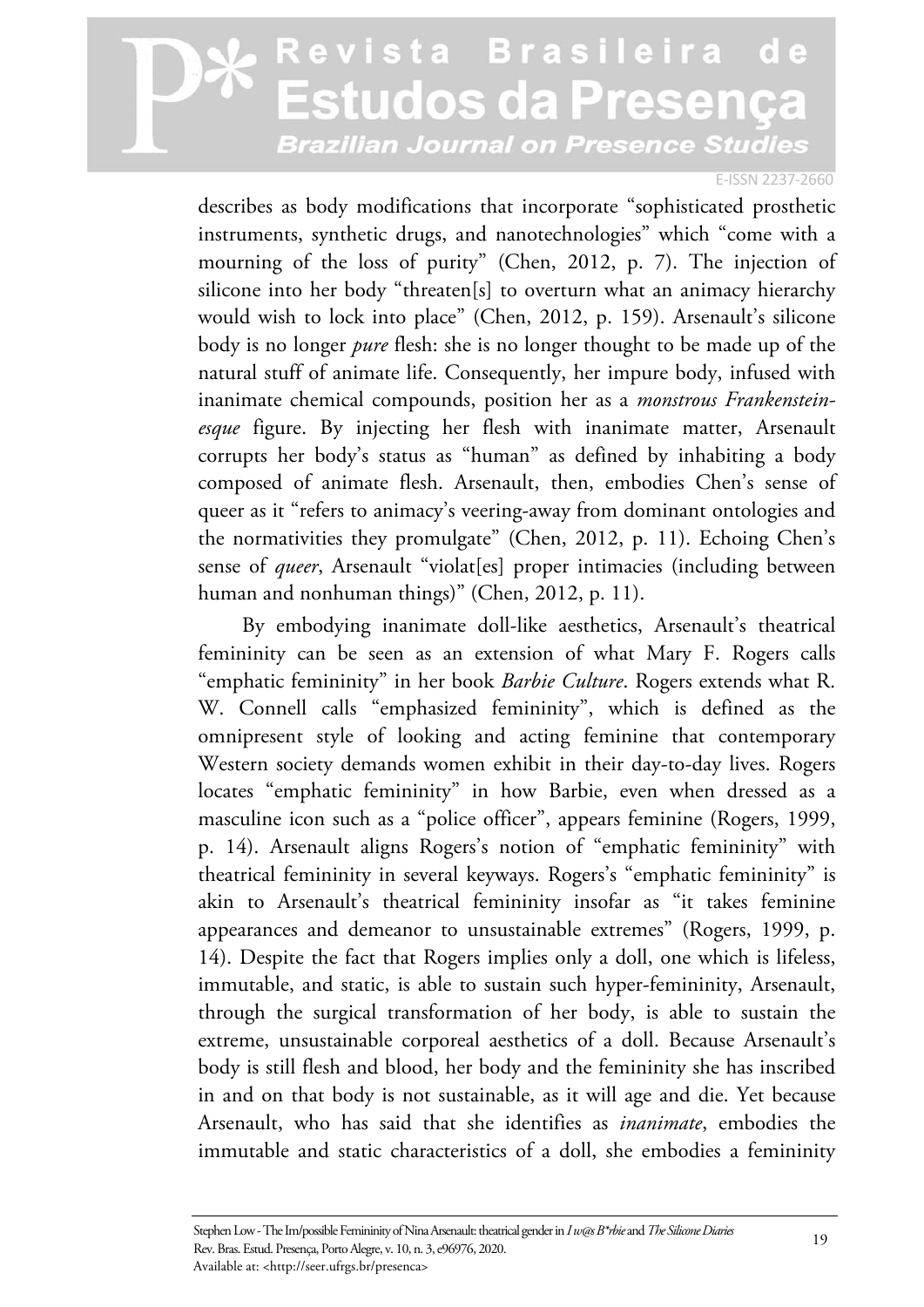#### E-ISSN 2237-2660

that is not-not sustainable, as it will remain in some fashion long after she dies.

By embodying the plastic aesthetics of Barbie, Arsenault also functions as a *fantastic icon*. Rogers defines an icon as "a point of recognition widely shared with other members of one's society" that provides a point of "commonality amidst diversity, shared interests amidst conflicting ones, and participation in the same broad culture amidst many subcultures" (Rogers, 1999, p. 2). Rogers specifies that a fantastic icon is an entity that "contributes to a culture by exaggerating what is actual, possible, or conceivable. Such an icon invites fantasy by taking the as-if or the fictive toward its outer limit. Barbie is such an icon, as are Superman and the *Playboy* centerfold" (Rogers, 1999, p. 3). Arsenault directly articulates that she embodies an exaggeration of "what is actual, possible, or conceivable" when she declares that her femininity is "an imitation of an imitation of an idea of a woman" (Halferty, 2012, p. 30). Arsenault takes that which is not material, an imitation or idea, and makes it not-not material. Conversely, when that idea of ideal American white femininity is made material in the form of Barbie, it is lifeless, and thus does not qualify as an "actual" person. Arsenault makes the static and lifeless idea into a living, material embodiment of theatrical femininity through the exaggeration of the "actual, possible, [and] conceivable" in her extreme, hyper-feminine surgical body alterations. Arsenault makes *possible* in flesh what was previously thought to be *impossible*.

Arsenault's work exhibits characteristics similar to the work of Cindy Sherman, who is also inspired by Mattel's Barbie Doll. Sherman's Cindy Doll, or Sindy Doll (altered because of brand-name issues), is "Barbie's rival and copy, and like Barbie she is a doll made to look like a woman…. Or rather, she looks like a sketch of a woman, a kind of draft, a dream, or a twisted utopia" (Stridsberg, 2013, p. 93) In contrast to Arsenault who celebrates pornographic aesthetics, Sherman's "Sex" pictures grotesquely manipulate doll parts to mimic hardcore pornography in order to challenge idealized female bodies often featured in pornography. Like Arsenault, Sherman's photographic work is invested in "the image of woman, the woman-as-image" (Vinken, 2015, p. 129). But unlike Sherman whose fantasy is an attempt to "disintegrate […] woman-as-image by means of her own body", Arsenault perpetuates woman as an image of an image that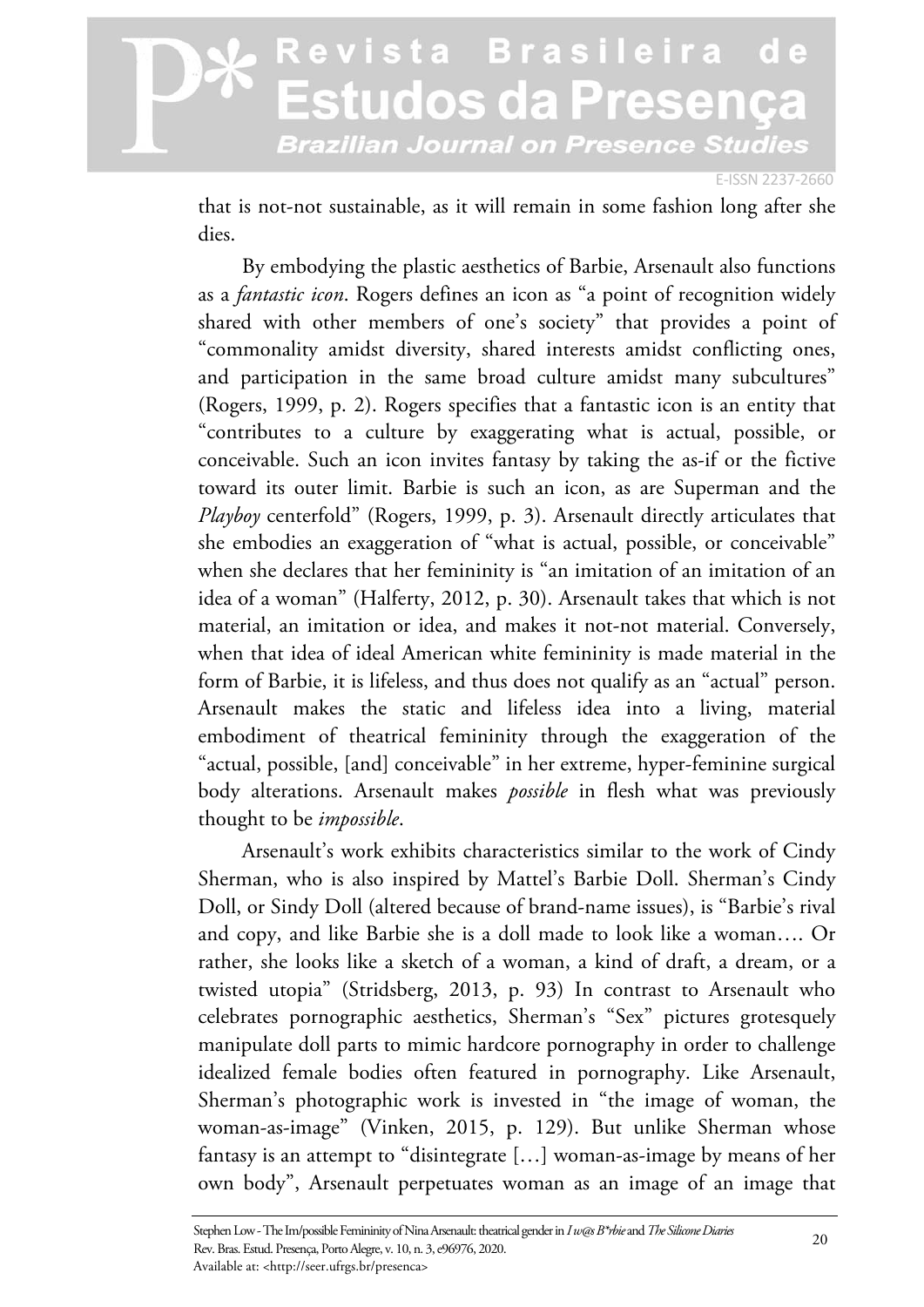#### E-ISSN 2237-2660

exists in the world every day (Vinken, 2015, p. 134). Sherman reserves her examination of femininity for her photographs, while Arsenault unabashedly embodies feminine icons, such as Mattel's Barbie, in her dayto-day life, her art-as-life/life-as-art, and staged performances.

Arsenault is aware that the metric of femininity that has been inculcated by Mattel's Barbie is an example of a double standard with which contemporary women are forced to contend. With a Master's in fine arts from York University and an Honors Graduate Degree in Theatre from the University of Cape Town, Arsenault knows well that Barbie is a paradoxical representative of both an im/possible standard of femininity and feminine traits assumed to please a patriarchical male gaze. In the opening section of *I W@s B\*rbie*, when Arsenault recounts the phone call in which she is asked to *be* Barbie, she considers asking the women hiring her, "Do you really want to hire someone known for having massive amounts of plastic surgery to represent a doll that's accused of fucking up the body images of millions of little girls?" (Arsenault, 2012a, p. 3). Unlike young girls and women, who are told that femininity exhibited in the media and embodied by popular icons such as Barbie are impossible, young boys and men are not told that the hyper-muscular bodies of He-Man and other superheroes are impossible: these hyper-muscular masculine bodies are attainable for young men and boys, we are told, through hard work at the gym. Arsenault has a lot in common with the body builders, fitness models, and gay porn stars who have constructed bodies modeled after hypermasculine superheroes through strict workout and diet regimes and medical technologies such as steroids. Arsenault has shattered the glass ceiling of gender expression; she has succeeded in achieving something that has been determined to be impossible for women, but possible for men. Arsenault, an animate entity, embodies an im/possible femininity inspired by the aesthetics of an inanimate, plastic doll.

Arsenault is not only theatrical in terms of the inanimate materiality of her body, but also in terms of the temporality that her theatrical embodiment of (in)animacy involves. The temporality of Arsenault's theatrical gender is evident as she continually draws attention to her transition *over time*, while simultaneously describing her body as static. In *The Silicone Diaries*, Arsenault identifies female mannequins as a model of femininity that inspired her as a child: upon seeing a mannequin at a local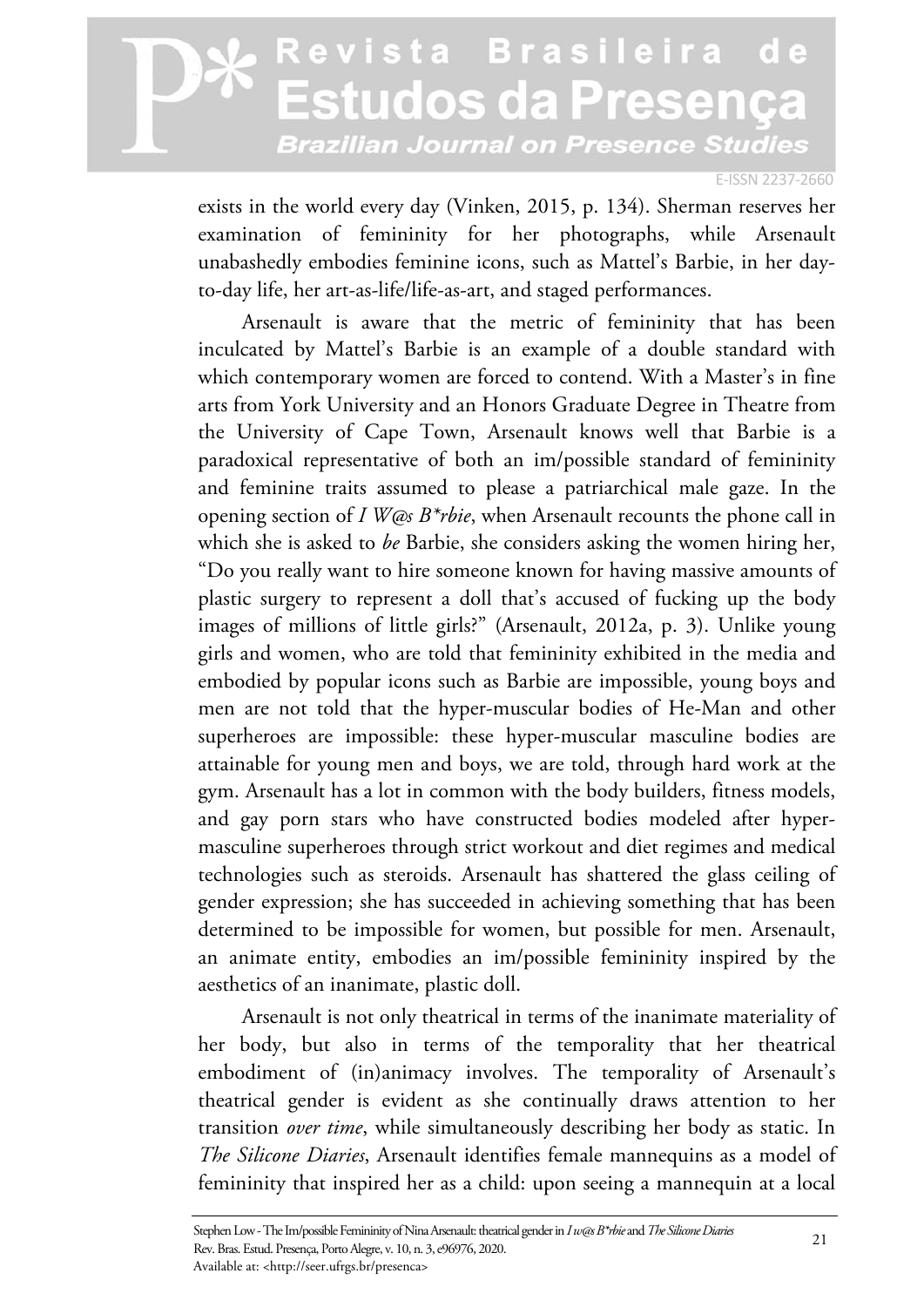#### E-ISSN 2237-2660

department store Arsenault declares the object is "one of the most beautiful women I've ever seen" (Arsenault, 2012c, p. 206). The origin story of her identification with femininity situates the mannequin as her feminine ideal as static and not capable of change over time, which consequently makes the repetition of stylized acts required for the performative constitution of gender over time impossible14. Arsenault's identification as *inanimate* suggests that she understands her body, which now includes a lot of silicone, as similar to the inorganic character of the mannequin. When Arsenault goes to Mexico to undergo a series of plastic surgeries, her cosmetically altered trans caretaker's "face is so tight" that she seems to defy aging – she too is frozen in time (Arsenault, 2012c, p. 208). In *I w@s B\*rbie,* Arsenault mentions several moments that resist the necessary temporality of gender performativity: Arsenault writes, "Behind the Thin Face I have no past and no future. I have only this moment" and "Barbie is...still" (Arsenault, 2010, p. 6). By opposing temporalities that are essential to the constitution of normative gender, Arsenault embodies what Judith Halberstam conceives of as "queer time" which "has the potential to open up […] alternative relations to time and space" which allows for "forms of transgender embodiment, and those forms of representation dedicated to capturing these willfully eccentric modes of being" (Halberstam, 2005, p. 1 and p. 2). By being unchanging over time, now that she is more plastic than flesh, Arsenault's femininity functions beyond the framework of gender performativity. Her femininity is not performative. Yet, because Arsenault lives her day-to-day life as a woman, her gender is not-not performatively constituted. Arsenault is theatrically performative in the expression of the theatrically essential truth of her gender.

### **Theatrical Liberation**

Arsenault's femininity is exemplary of a mode of gender constitution that theatrically liberates us from the mutually exclusive modes of gender constitution that dominate modern Western thought: gender as performative and gender as the embodied expression of an essential psychic sense of self. Arsenault's femininity is theatrically liberating insofar as her unique gender identity is not impossible – she embodies her gender in her day to day life via extant theoretical modes – and is not-not impossible,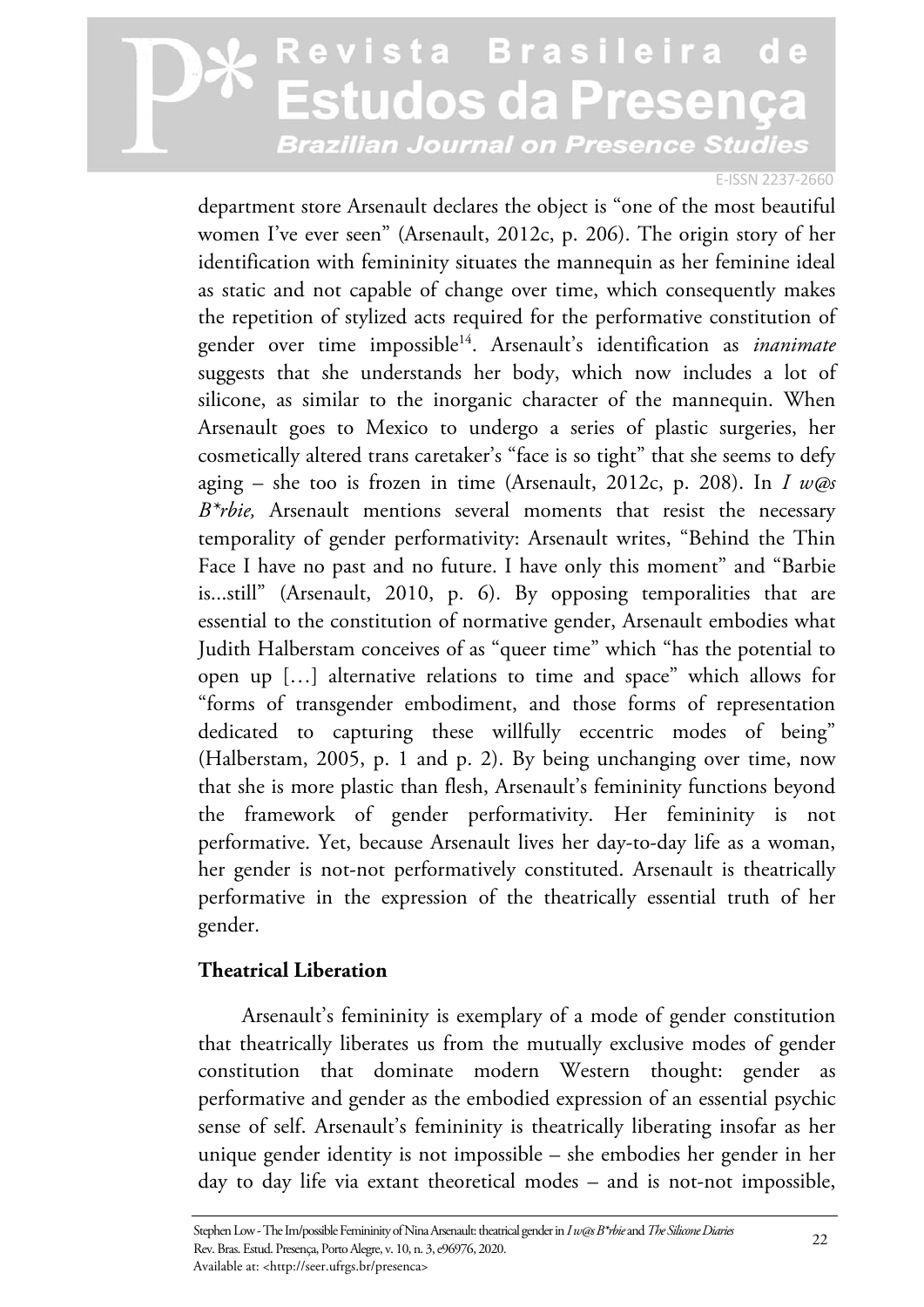#### E-ISSN 2237-2660

since she constitutes her gender via these mutually exclusive theoretical modes. Conversely, Arsenault's unique gender is not possible – extant theories of gender fail to accommodate her unique gender identity – and it is not-not possible, since she embodies her gender in her day to day life. By both failing and succeeding in embodying these mutually exclusive theories of gender, Arsenault opens up new theoretical possibilities to understand how gender can be constituted, which liberates us from the extant theories whose limits have been first identified and then breached. But, because she does not outright dismiss these theoretical modes of gender constitution, she exemplifies the inescapable power of these dominant theories have to determine how gender can be understood in our contemporary moment.

The financial cost of Arsenault's transformation into a Barbie-esque feminine icon is one aspect of the constitution and construction of her gender identity that situate it as (almost) impossible to achieve. These costs cannot be ignored; it cost over two hundred thousand dollars to undergo the more than sixty cosmetic procedures required to craft the body Arsenault constructed. But rather than entrench the double standards that place limits on what is possible and acceptable for women to achieve by arguing that Arsenault's femininity is seemingly not possible because of its exorbitant cost, it is important to recognize that Arsenault, through struggle and hard work, has indeed achieved something remarkable. The fact that she has constructed her im/possible body makes her achievement not-not possible. Arsenault was not born into a wealthy family, and in fact she spent much of her childhood in a working-class trailer park in Southern Ontario, Canada. Arsenault was able to raise the money to pay for her surgeries through sex work, usually as a web-cam porn model, but also as a stripper and prostitute. It is also important to note that in these forms of sex-work Arsenault had the freedom to decide with whom she had actual sexual contact. Even when she is involved in prostitution, Arsenault does not necessarily engage in sexual activity with her clients if she does not want to do so. In *The Silicone Diaries*, Arsenault recounts a story in which she manipulates a man she first meets through her web-cam model website to fly her to San Francisco for surgery but refuses to sleep with him (Arsenault, 2012c). The process in which Arsenault raised the money for her plastic surgeries is further evidence of the agency she takes over her own body and gender expression and her refusal to adhere to what is either thought to be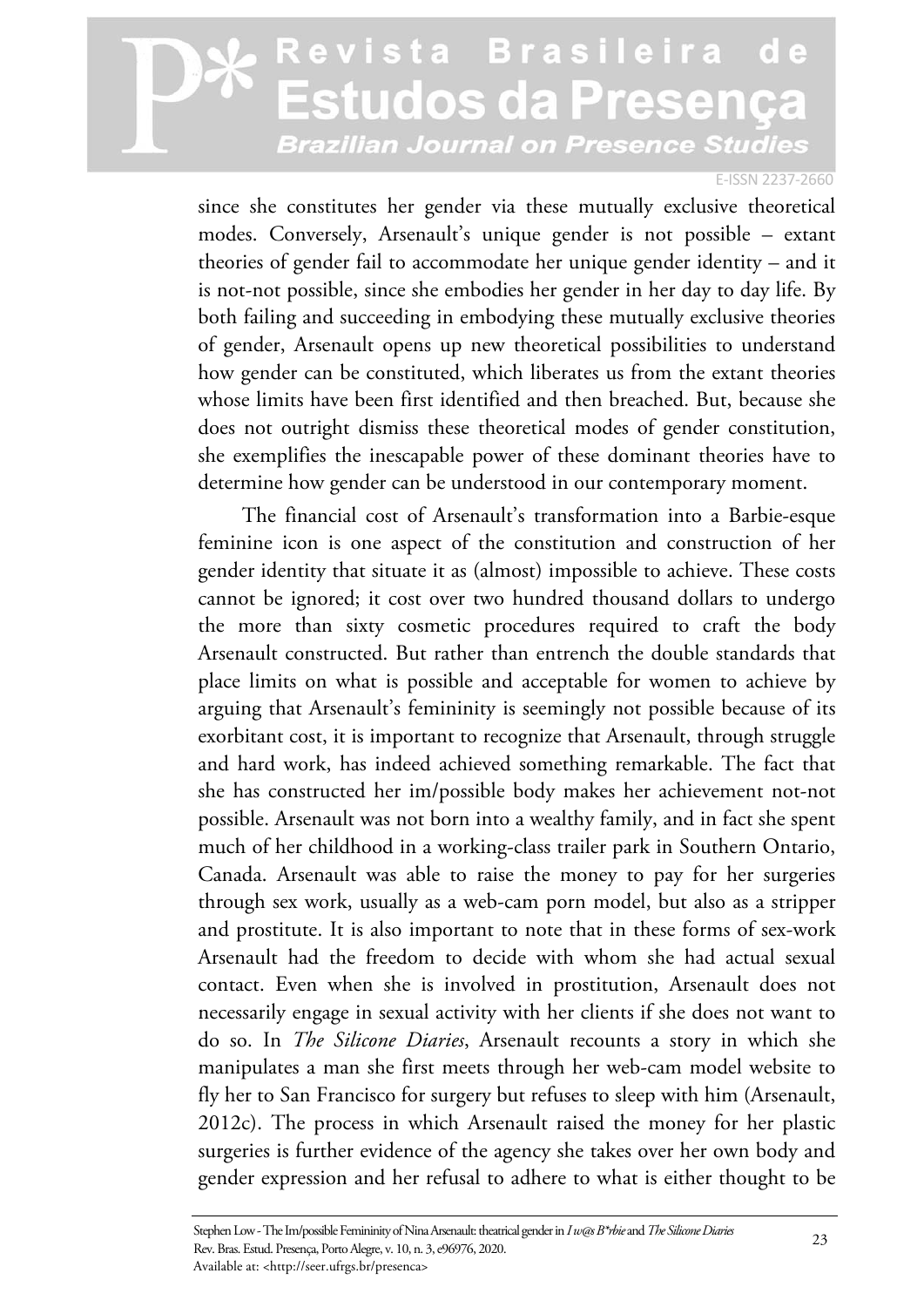#### E-ISSN 2237-2660

possible, or acceptable, for women to do and achieve. Arsenault is exemplary of a woman who does not accept the limits, theoretical, social or financial, that restrain the force of her imagination and boundless sense of self.

Arsenault exhibits a gender that is theatrical. Her im/possible gender, in its material and temporal construction, is, but is not, performative and is, but is not, an expression of an essential truth of her psyche or sense of self. It is inconsequential to settle the debate of whether she is *walking patriarchy* because she enthusiastically embodies Barbie-esque aesthetics or she is an empowering queer artist because she had the ambition, discipline, and determination to construct an unrealistic corporeal aesthetic (Arsenault; Kurt, 2009). The power of Arsenault and her unique femininity is to offer us a new mode through which to consider gender, while not disqualifying extant theories that explain how gender is constituted. Arsenault shows us that the theater, which can permeate life off stage, is not just a place where we express ourselves, but can be a practice in which we can become the person who we want to be, even if the world tells us that what we want to be is impossible.

### **Notes**

- 1 Of the more than sixty plastic surgeries Arsenault underwent up to this point in her career, not all of them were done with the intention of making her more Barbie-like. She underwent some cosmetic procedures to erase physical markers of masculinity (such as the procedure she undergoes to remove the indentations above her buttocks that she calls *boyholes*) and some were standard anti-aging procedures. See Arsenault (2012c).
- 2 Along with Barbie, Arsenault has been inspired by the femininity embodied by porn stars, faeries, suburban housewives, and cyborgs. Because this essay focuses specifically on the *embodiment* of femininity, and because Arsenault's embodiment of femininity necessarily involves an extreme amount of plastic implanted in her body, Barbie, and other doll-like figures such as mannequins, must be understood as a central influence of her gender identity.
- 3 This essay focuses on Arsenault's live performance and does not include a discussion of her work in photography because live performance offers evidence that cannot be excused or dismissed by accusations of digital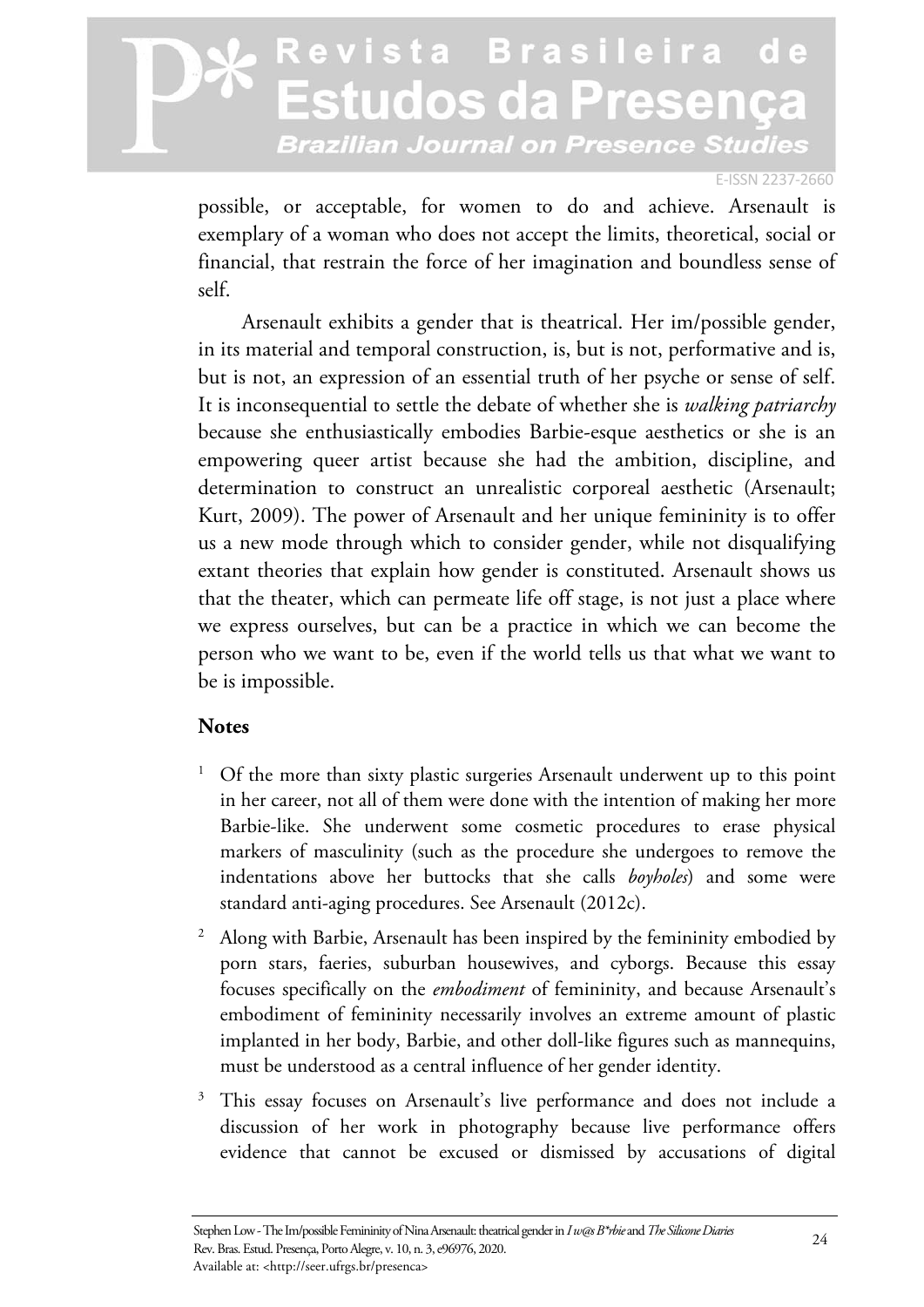#### E-ISSN 2237-2660

manipulation. Live performance, especially in conventional theatre practice when a performance of a play is repeated night after night, can be understood as a performative exercise. Furthermore, this essay focuses on these two particular plays because they mark a milestone in which Arsenault embodies and embraces a gender identity that marshals normative signifiers of femininity to exhibit a gender identity that is not socially accepted as normative femininity. Arsenault, across various artistic mediums, has gone on to explore embodiments of more radical feminine gender expressions that do not incorporate socially accepted signifiers of femininity in such works as *40 Days and 40 Nights*, *Hamlet/Machine*, and *Apotheosis*.

- 4 The standard ideal of femininity exhibited by Barbie is rarely identified as, but always and already is, white femininity.
- 5 The idea that Arsenault is a theatrically gendered subject aligns with J. Paul Halferty's analysis (2012) offered in "Unreal Beauty: Identification and Embodiment in Nina Arsenault's 'Self-Portraits'" in *Trans(per)forming Nina Arsenault*, which examines Arsenault as exemplary of Donna Haraway's notion of the cyborg. Halferty highlights how Arsenault "'suggest[s] a way out of the maze of dualisms in which we have explained our bodies" (Haraway apud Halferty, 2012, p. 36). Thus, Arsenault, as a theatrically gendered subject, is a "creature of our social reality" that "disrupts the binaries that structure so much Western thought" (Haraway apud Halferty, 2012, p. 31).
- 6 This argument aligns with arguments made by Wenjuan Xie (2014) who writes, "Most importantly, Butler's autonomous discursive structure of gender 'deeds' precludes the agency of the gender 'doer'. Butler rejects the notion of a pre-given subject who would then perform, denying the active role that the subject plays in the action of subversion" (2014, p. 27) and "because 'the unaccountable subject' in gender performances is not able to choose how to repeat, it seems that neither the failed, parodic repetition nor the successful and abiding ones are motivated by the subject's intention" (2014, p. 34). Because art practice, at least in the case of Arsenault, is intentional, Arsenault cannot be validly performing her gender and not-not be doing so.
- 7 Theorizing Arsenault's gender as theatrical echoes Frances J. Latchford's analysis (2012) of *The Silicone Diaries* as sex parody in the anthology *Trans(per)forming Nina Arsenault: An Unreasonable Body of Work*. Latchford argues Arsenault parodies not simply gender, but sex, because her performance does not treat "queer-gender-drag and transsexual-sex-embodiment" (2012, p. 70) as categorical antitheses, which, in important respects, many queer and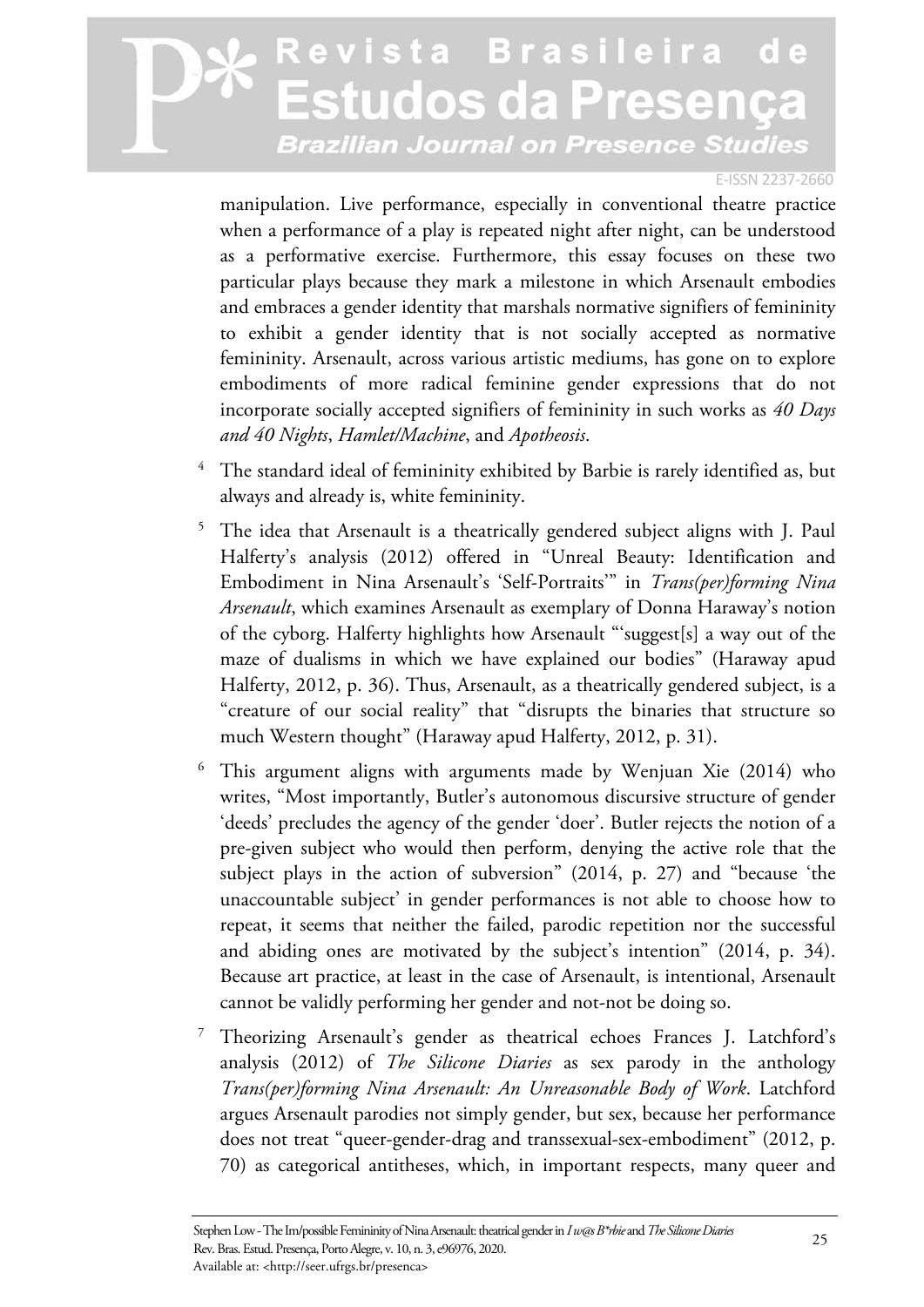#### E-ISSN 2237-2660

transgender theories, like Butler's, do. To avoid the peril Latchford identifies within queer and transgender theories that insist on distinguishing gender and sex as either psychic or embodied, my focus is not parody, but on the idea that Arsenault is a theatrically gendered subject. Arsenault's gender, when interpreted as theatrical, encompasses both the comedy and tragedy of her autobiographical performances and the theatricality of her subjectivity, which expands the discussion of her work beyond the subgenres of parody, burlesque, or camp, which are the focus of Latchford's analysis.

- 8 Though I argue that Arsenault constitutes her femininity in ways that prevailing gender theory determines are not possible, I do not contend that these gender theories fall apart when confronted with this one instance that challenges their totalizing power. After all, Arsenault is unique – not everyone can, or wants to, express her gender identity through the voluntary and conscious labor of artistic practice. In this essay I do not aim to dismiss these prevailing theories of gender *in toto*, but rather, I want to challenge how these theories of gender have totalizing power in how we conceive of gender in our post-modern moment. More specifically, through the constitution and expression of her unique gender identity, this essay argues that Arsenault becomes a figure, and specifically a feminine icon who refuses to adhere to the restrictions and limits places on her by larger social and theoretical forces.
- 9 The last words of *The Silicone Diaries* are "To accept that my pleasure and my sublime privilege is to suffer. And to live. With. Beauty" (Arsenault, 2012c).
- <sup>10</sup> This act is also reminiscent of drag practices, in which the drag performer casts off their wig in their curtain call, revealing their "masculine" identity beneath the "feminine" costume.
- <sup>11</sup> Arsenault literally embodies Roland Barthes' description (1972) of nature after the invention and proliferation of plastic. Barthes notes that, in a world of plastic, "the age-old function of nature is modified: it is no longer the Idea, the pure Substance to be regained or imitated" (Barthes, 1972, p. 195).
- <sup>12</sup> I have put "plastic surgeon" in quotations because this procedure, which is illegal in the U.S. and Canada, was done by another transsexual women in a hotel room in Detroit. So, though the procedure would best be described as a cosmetic medical procedure, it was not executed by a plastic surgeon.
- <sup>13</sup> The silicone injected in her body is positioned as inanimate when Arsenault tells the audience that she was told to lie on her stomach for twenty-four hours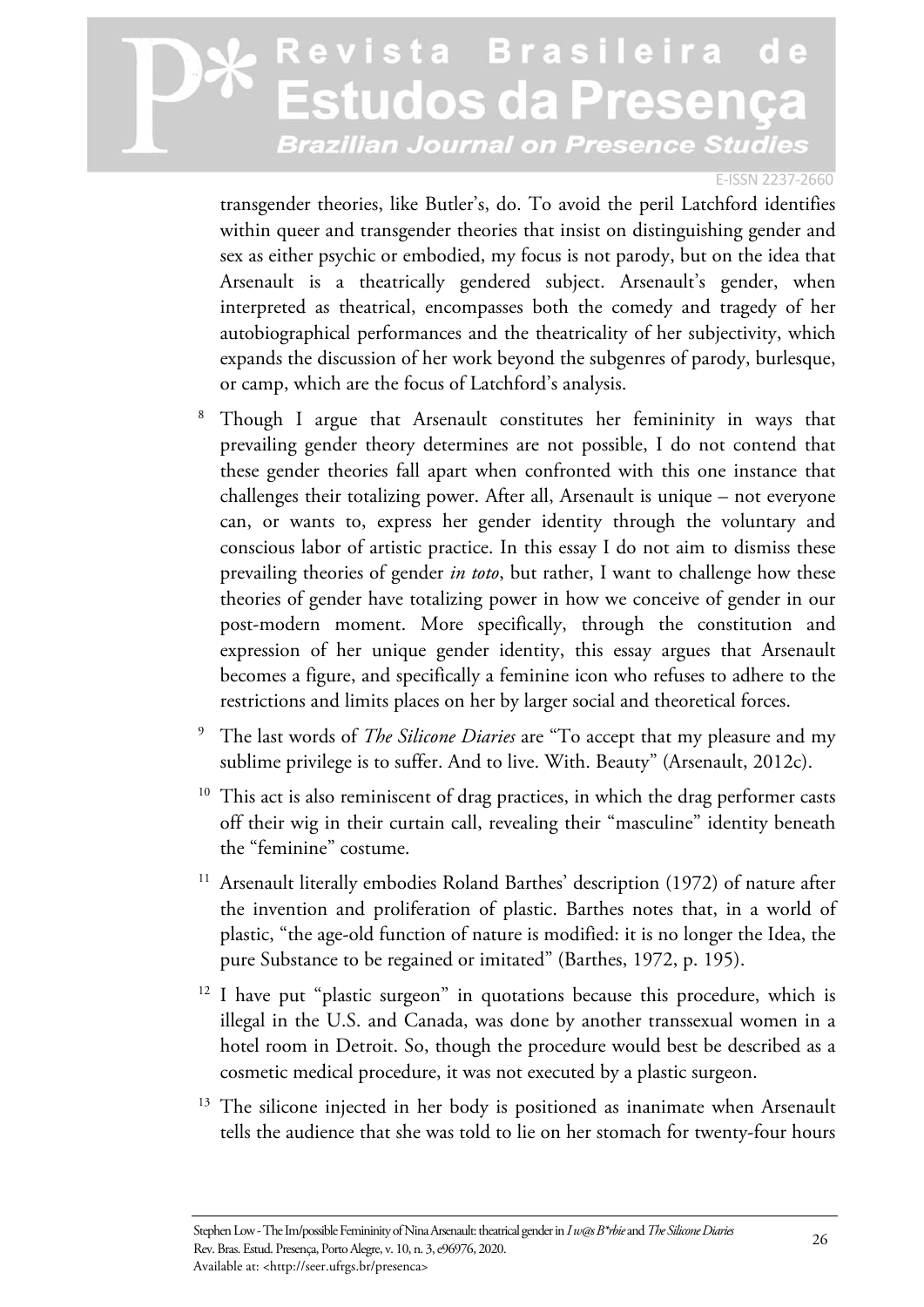#### E-ISSN 2237-2660

after the silicone was injected into her body because it must be "locked into place".

<sup>14</sup> Butler (1990, p. 191) writes that because "the action of gender requires a performance that is repeated", gender is constituted in a "social temporality".

### **References**

ARSENAULT, Nina. **'I w@s B\*rbie'**. 2010. Unpublished.

ARSENAULT, Nina. Artist Bio. **Nina Arsenault**: Multidisciplinary Artist and Muse. 2012a.

ARSENAULT, Nina. A Manifesto of Living Self-portraiture (Identity, Transformation, and Performance). **Canadian Theatre Review**, Toronto, University of Toronto, n. 150.1, p. 64-69, Apr. 2012b.

ARSENAULT, Nina. The Silicone Diaries. In: RUDAKOFF, Judith. **Trans(Per)Forming Nina Arsenault**. United Kingdom: Intellect Press, 2012c. P. 197-227.

ARSENAULT, Nina; KURT, Elvira. Reconstructing beauty: Nina Arsenault's take on womanhood. **Daily Xtra**, Toronto, Pink Triangle Press, 2009. Available at: <http://www.dailyxtra.com/vancouver/arts-and-entertainment/reconstructingbeauty-4299>. Accessed on: 26 Nov. 2015.

BARTHES, Roland. **Mythologies**. London: J. Cape, 1972.

BOUCHER, Geoff. The Politics of Performativity: A Critique of Judith Butler. **Parrhesia: A Journal of Critical Philosophy**, Parkville, Australia, Melbourne School of Continental Philosophy, and Philosophy at the University of Dundee, v. 1, p. 112-141, 2006.

BUTLER, Judith. **Gender Trouble**. New York: Routledge, 1990.

BUTLER, Judith. **Bodies That Matter**. New York: Routledge, 1993a.

BUTLER, Judith. Imitation and Gender Insubordination. In: ABELOVE, Henry; BARALE, Michéle Aina; HALPERIN, David M. **The Lesbian and Gay Studies Reader**. New York: Routledge, 1993b. P. 307-320.

BUTLER, Judith; DAVIES, Bronwyn. **Judith Butler In Conversation**: Analyzing the Texts and Talk of Everyday Life. New York: Routledge, 2008.

CHEN, Mel Y. **Animacies**: Biopolitics, Racial Mattering, and Queer Affect. Durham: Duke University Press, 2012.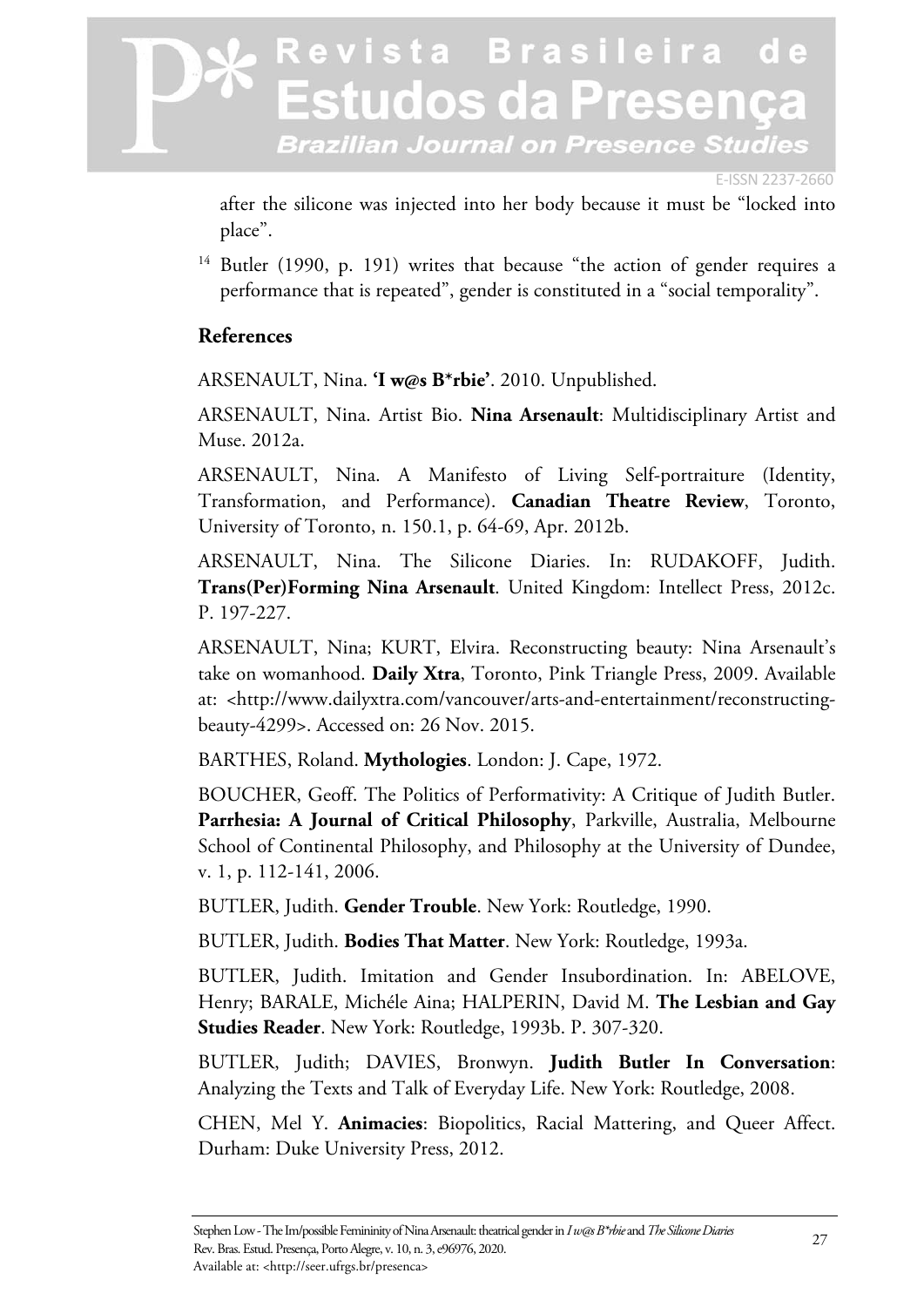E-ISSN 2237-2660

CHILAND, Collette. **Transsexualism**: Illusion and Reality. Middletown: Wesleyan University Press, 2003.

GILLESPIE, Benjamin. Performing the Prosthetics of Femininity: Nina Arsenault's Transsexual Body as a Living Art Object. In: RUDAKOFF, Judith. **Trans(Per)Forming Nina Arsenault**. United Kingdom: Intellect Press, 2012. P. 135-148.

HALBERSTAM, Judith. **In a Queer Time and Place**: Transgender Bodies, Subcultural Lives. New York: New York University Press, 2005.

HALFERTY, J. Paul. Unreal Beauty: Identification and Embodiment in Nina Arsenault's 'Self-Portraits'. In: RUDAKOFF, Judith. **Trans(Per)Forming Nina Arsenault**. United Kingdom: Intellect Press, 2012. P. 27-42.

INCE, Kate. **ORLAN**. Oxford: Berg, 2000.

LATCHFORD, Frances. Sexed Life is a Cabaret: The Body Politics of Nina Arsenault's The Silicone Diaries. In: RUDAKOFF, Judith. **Trans(Per)Forming Nina Arsenault**. United Kingdom: Intellect Press, 2012. P. 67-84.

NATIONAL CENTER FOR TRANSGENDER EQUALITY. Website. **Understanding Transgender People**: The Basics. Washington, D.C.: 2015. Available at: <http://www.transequality.org/issues/resources/understandingtransgender-people-the-basics>. Accessed on: 16 Aug. 2016.

ORLAN. Carnal Art Manifesto. In: DANGER, Simon; SHEPHERD, Simon; ORLAN. **ORLAN**: A Hybrid Body of Artworks. New York: Routledge, 2010. P. 28.

PROSSER, Jay. **Second Skins**: the Body Narratives of Transsexuality. New York: Columbia University Press, 1998.

REDDY, Vasu; BUTLER, Judith. Troubling Genders, Subverting Identities: Interview with Judith Butler. **Agenda: Empowering Women for Gender Equity**, Durban, South Africa, Agenda Feminist Media, n. 62, p. 115-123, 2004.

ROGERS, Mary F. **Barbie Culture**. London: SAGE Publications, 1999.

RUDAKOFF, Judith. Introduction. In: RUDAKOFF, Judith. **Trans(Per)Forming Nina Arsenault**. United Kingdom: Intellect Press, 2012. P. 1-13.

SCHECHNER, Richard. **Between Theater and Anthropology**. Philadelphia: Between Theater and Anthropology, 2010.

Stephen Low - The Im/possible Femininity of Nina Arsenault: theatrical gender in *I w@s B\*rbie* and *The Silicone Diaries* Rev. Bras. Estud. Presença, Porto Alegre, v. 10, n. 3, e96976, 2020. Available at: <http://seer.ufrgs.br/presenca>